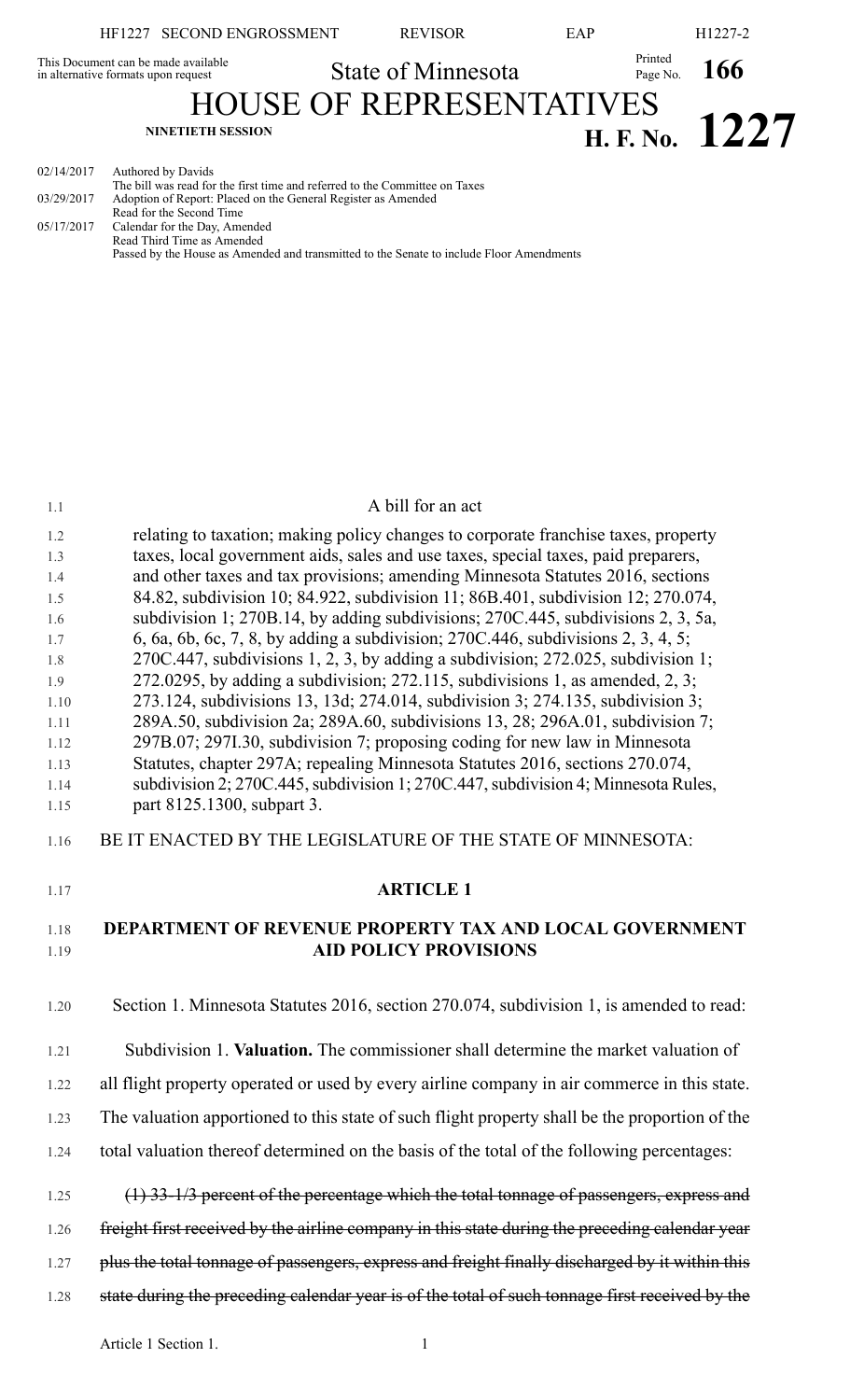- 2.1 airline company or finally discharged by it, within and without this state during the preceding 2.2 calendar year.
- 2.3 (2) 33-1/3 percent of the percentage which, in equated plane hours, the total time of all 2.4 aircraft of the airline company in flight in this state during the preceding calendar year, is 2.5 of the total of such time in flight within and without this state during the preceding calendar 2.6 year.
- 2.7 (3)  $33-1/3$  (1) 50 percent of the percentage which the number of revenue ton miles of 2.8 passengers, mail, express and freight flown by the airline company within this state during 2.9 the preceding calendar year is of the total number of such miles flown by it within and 2.10 without this state during the preceding calendar year.
- 2.11 (2) 50 percent of the percentage that the total departures performed by the airline company
- 2.12 within this state during the preceding calendar year is of the total departures performed
- 2.13 within and without this state during the preceding calendar year.
- 

2.14 **EFFECTIVE DATE.** This section is effective for assessment year 2018 and thereafter.

- 2.15 Sec. 2. Minnesota Statutes 2016, section 272.025, subdivision 1, is amended to read:
- 2.16 Subdivision 1. **Statement of exemption.** (a) Except in the case of property owned by 2.17 the state of Minnesota or any political subdivision thereof, and property exempt from taxation 2.18 under section 272.02, subdivisions 9, 10, 13, 15, 18, 20, and 22 to 25, and at the times 2.19 provided in subdivision 3, a taxpayer claiming an exemption from taxation on property 2.20 described in section 272.02, subdivisions 2 to 33, must file a statement of exemption with 2.21 the assessor of the assessment district in which the property is located. By February 1, 2018, 2.22 and by February 1 of each third year thereafter, the commissioner of revenue shall publish 2.23 on its Web site a list of the exemptions for which a taxpayer claiming an exemption must 2.24 file a statement of exemption. The commissioner's requirement that a taxpayer file a statement 2.25 of exemption pursuant to this subdivision shall not be considered a rule and is not subject 2.26 to the Administrative Procedure Act, chapter 14.
- 2.27 (b) A taxpayer claiming an exemption from taxation on property described in section 2.28 272.02,subdivision 10, must file a statement of exemption with the commissioner of revenue, 2.29 on or before February 15 of each year for which the taxpayer claims an exemption.
- 2.30 (c) In case of sickness, absence or other disability or for good cause, the assessor or the 2.31 commissioner may extend the time for filing the statement of exemption for a period not to 2.32 exceed 60 days.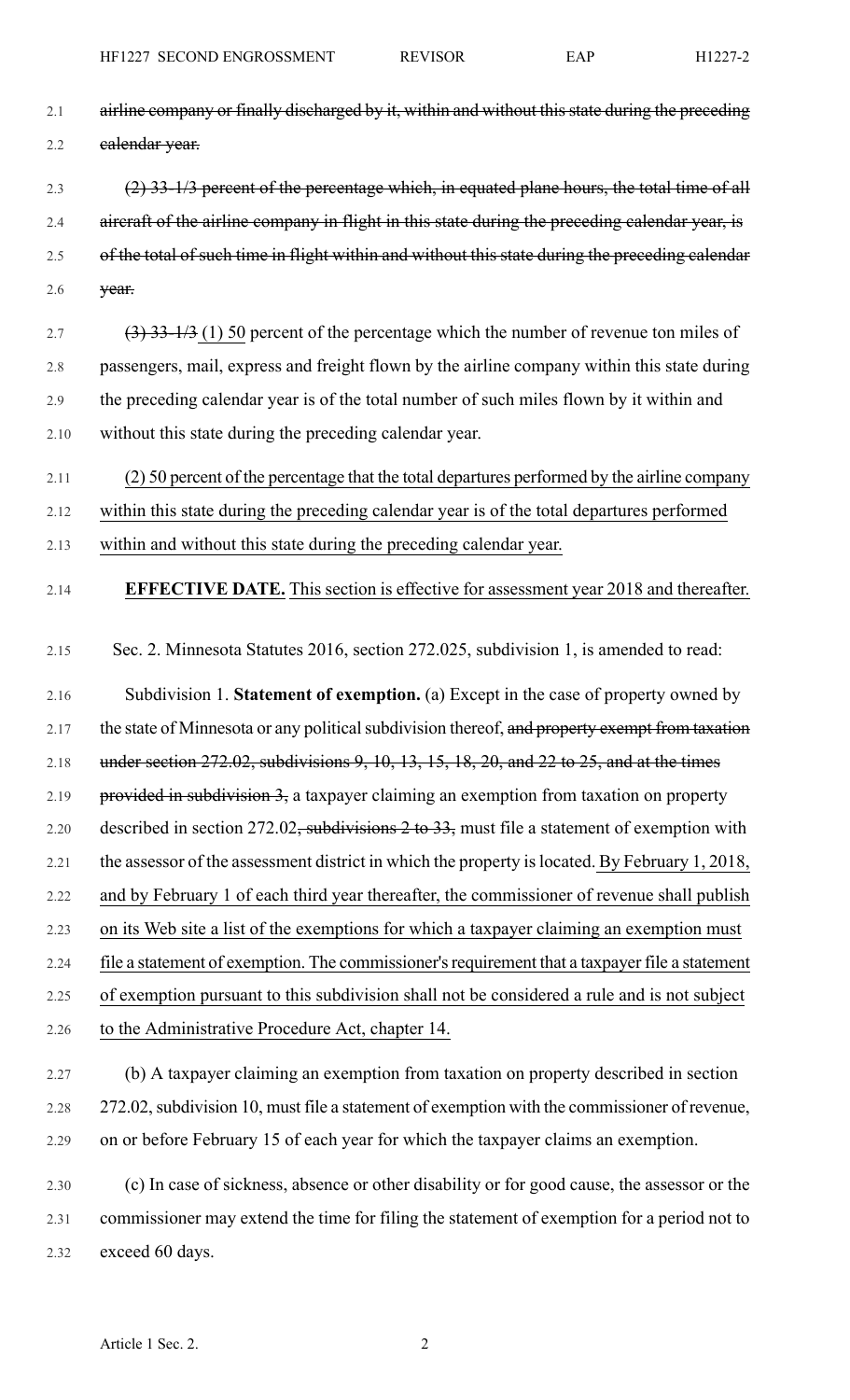| 3.1  | (d) The commissioner of revenue shall prescribe the form and contents of the statement               |
|------|------------------------------------------------------------------------------------------------------|
| 3.2  | of exemption.                                                                                        |
| 3.3  | <b>EFFECTIVE DATE.</b> This section is effective for applications for exemption submitted            |
| 3.4  | in 2018 and thereafter.                                                                              |
| 3.5  | Sec. 3. Minnesota Statutes 2016, section 272.0295, is amended by adding a subdivision                |
| 3.6  | to read:                                                                                             |
| 3.7  | Subd. 8. Extension. The commissioner may, for good cause, extend the time for filing                 |
| 3.8  | the report required by subdivision 4. The extension must not exceed 15 days.                         |
| 3.9  | <b>EFFECTIVE DATE.</b> This section is effective for reports filed in 2018 and thereafter.           |
| 3.10 | Sec. 4. Minnesota Statutes 2016, section 272.115, subdivision 1, as amended by Laws                  |
| 3.11 | 2017, chapter 16, section 1, is amended to read:                                                     |
| 3.12 | Subdivision 1. <b>Requirement.</b> Except as otherwise provided in subdivision 5, 6, or 7,           |
| 3.13 | whenever any real estate is sold for a consideration in excess of $\frac{1,000}{1,500}$ , whether by |
| 3.14 | warranty deed, quitclaim deed, contract for deed or any other method of sale, the grantor,           |
| 3.15 | grantee or the legal agent of either shall file a certificate of value with the county auditor       |
| 3.16 | in the county in which the property is located when the deed or other document is presented          |
| 3.17 | for recording. Contract for deeds are subject to recording under section 507.235, subdivision        |
| 3.18 | 1. Value shall, in the case of any deed not a gift, be the amount of the full actual consideration   |
| 3.19 | thereof, paid or to be paid, including the amount of any lien or liens assumed. The items            |
| 3.20 | and value of personal property transferred with the real property must be listed and deducted        |
| 3.21 | from the sale price. The certificate of value shall include the classification to which the          |
| 3.22 | property belongs for the purpose of determining the fair market value of the property, and           |
| 3.23 | shall include any proposed change in use of the property known to the person filing the              |
| 3.24 | certificate that could change the classification of the property. The certificate shall include      |
| 3.25 | financing terms and conditions of the sale which are necessary to determine the actual,              |
| 3.26 | present value of the sale price for purposes of the sales ratio study. If the property is being      |
| 3.27 | acquired as part of a like-kind exchange under section 1031 of the Internal Revenue Code             |
| 3.28 | of 1986, as amended through December 31, 2006, that must be indicated on the certificate.            |
| 3.29 | The commissioner of revenue shall promulgate administrative rules specifying the financing           |
| 3.30 | terms and conditions which must be included on the certificate. The certificate of value             |
| 3.31 | must include the Social Security number or the federal employer identification number of             |
| 3.32 | the grantors and grantees. However, a married person who is not an owner of record and               |
| 3.33 | who is signing a conveyance instrument along with the person's spouse solely to release              |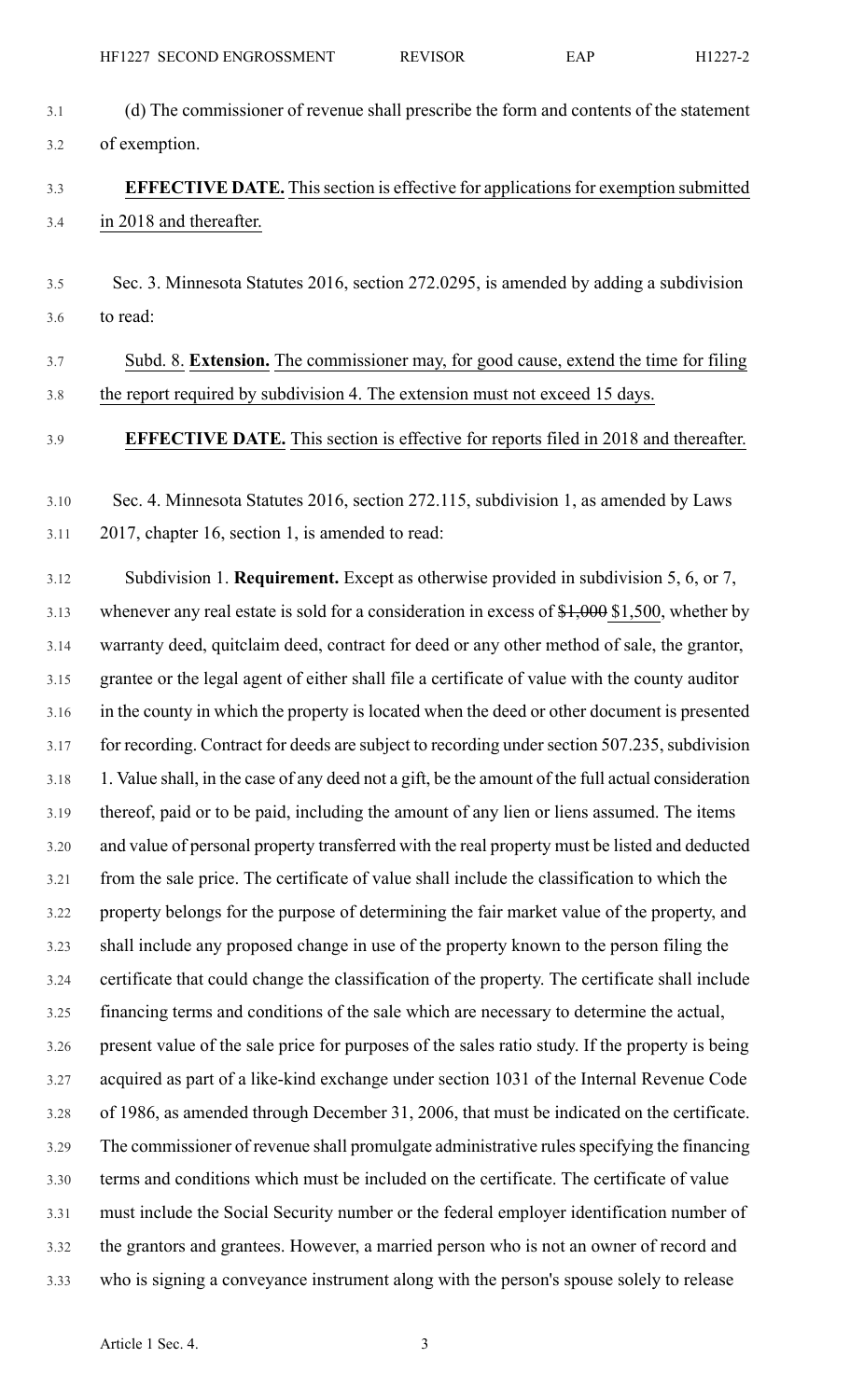4.1 and convey their marital interest, if any, in the real property being conveyed is not a grantor 4.2 for the purpose of the preceding sentence. A statement in the deed that is substantially in 4.3 the following form is sufficient to allow the county auditor to accept a certificate for filing 4.4 without the Social Security number of the named spouse: "(Name) claims no ownership 4.5 interest in the real property being conveyed and is executing this instrument solely to release 4.6 and convey a marital interest, if any, in that real property." The identification numbers of 4.7 the grantors and grantees are private data on individuals or nonpublic data as defined in 4.8 section 13.02, subdivisions 9 and 12, but, notwithstanding that section, the private or 4.9 nonpublic data may be disclosed to the commissioner of revenue for purposes of tax 4.10 administration. The information required to be shown on the certificate of value is limited 4.11 to the information required as of the date of the acknowledgment on the deed or other 4.12 document to be recorded.

4.13 Sec. 5. Minnesota Statutes 2016, section 272.115, subdivision 2, is amended to read:

4.14 Subd. 2. **Form; information required.** The certificate of value shall require such facts 4.15 and information as may be determined by the commissioner to be reasonably necessary in 4.16 the administration of the state education aid formulas. The form of the certificate of value 4.17 shall be prescribed by the Department of Revenue which shall provide an adequate supply 4.18 of forms to each county auditor.

4.19 **EFFECTIVE DATE.** This section is effective the day following final enactment.

4.20 Sec. 6. Minnesota Statutes 2016, section 272.115, subdivision 3, is amended to read:

4.21 Subd. 3. **Copies transmitted; homestead status.** The county auditor shall transmit two 4.22 true copies of the certificate of value to the assessor who shall insert into the certificate of 4.23 value the most recent market value and when available, the year of original construction of 4.24 each parcel of property on both copies, and shall transmit one copy the certificate of value 4.25 to the Department of Revenue. Upon the request of a city council located within the county, 4.26 a copy of each certificate of value for property located in that city shall be made available 4.27 to the governing body of the city. The assessor shall remove the homestead classification 4.28 for the following assessment year from a property which is sold or transferred, unless the 4.29 grantee or the person to whom the property istransferred completes a homestead application 4.30 under section 273.124, subdivision 13, and qualifies for homestead status.

# 4.31 **EFFECTIVE DATE.** This section is effective for certificates of value filed after 4.32 December 31, 2017.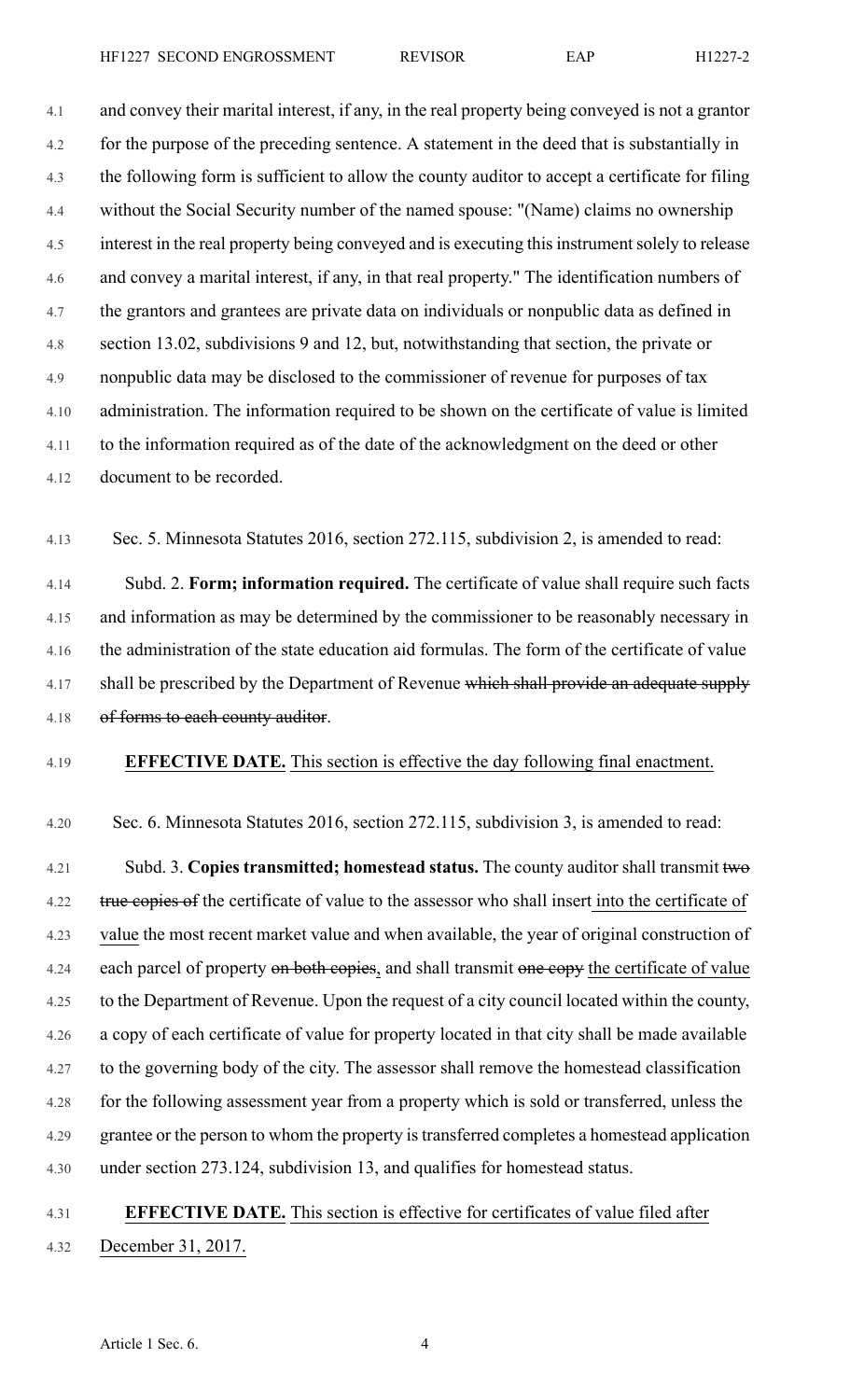5.1 Sec. 7. Minnesota Statutes 2016, section 273.124, subdivision 13, is amended to read:

5.2 Subd. 13. **Homestead application.** (a) A person who meetsthe homestead requirements 5.3 under subdivision 1 must file a homestead application with the county assessor to initially 5.4 obtain homestead classification.

5.5 (b) The format and contents of a uniform homestead application shall be prescribed by 5.6 the commissioner of revenue. The application must clearly inform the taxpayer that this 5.7 application must be signed by all owners who occupy the property or by the qualifying 5.8 relative and returned to the county assessor in order for the property to receive homestead 5.9 treatment.

5.10 (c) Every property owner applying for homestead classification must furnish to the 5.11 county assessor the Social Security number of each occupant who is listed as an owner of 5.12 the property on the deed of record, the name and address of each owner who does not occupy 5.13 the property, and the name and Social Security number of each owner's spouse who occupies 5.14 the property. The application must be signed by each owner who occupies the property and 5.15 by each owner's spouse who occupies the property, or, in the case of property that qualifies 5.16 as a homestead under subdivision 1, paragraph (c), by the qualifying relative.

5.17 If a property owner occupies a homestead, the property owner's spouse may not claim 5.18 another property as a homestead unless the property owner and the property owner's spouse 5.19 file with the assessor an affidavit or other proof required by the assessor stating that the 5.20 property qualifies as a homestead under subdivision 1, paragraph (e).

5.21 Owners or spouses occupying residences owned by their spouses and previously occupied 5.22 with the other spouse, either of whom fail to include the other spouse's name and Social 5.23 Security number on the homestead application or provide the affidavits or other proof 5.24 requested, will be deemed to have elected to receive only partial homestead treatment of 5.25 their residence. The remainder of the residence will be classified as nonhomestead residential. 5.26 When an owner or spouse's name and Social Security number appear on homestead 5.27 applications for two separate residences and only one application is signed, the owner or 5.28 spouse will be deemed to have elected to homestead the residence for which the application 5.29 was signed.

5.30 (d) If residential real estate is occupied and used for purposes of a homestead by a relative 5.31 of the owner and qualifies for a homestead under subdivision 1, paragraph (c), in order for 5.32 the property to receive homestead status, a homestead application must be filed with the 5.33 assessor. The Social Security number of each relative occupying the property and the name 5.34 and Social Security number of the spouse of a relative occupying the property shall be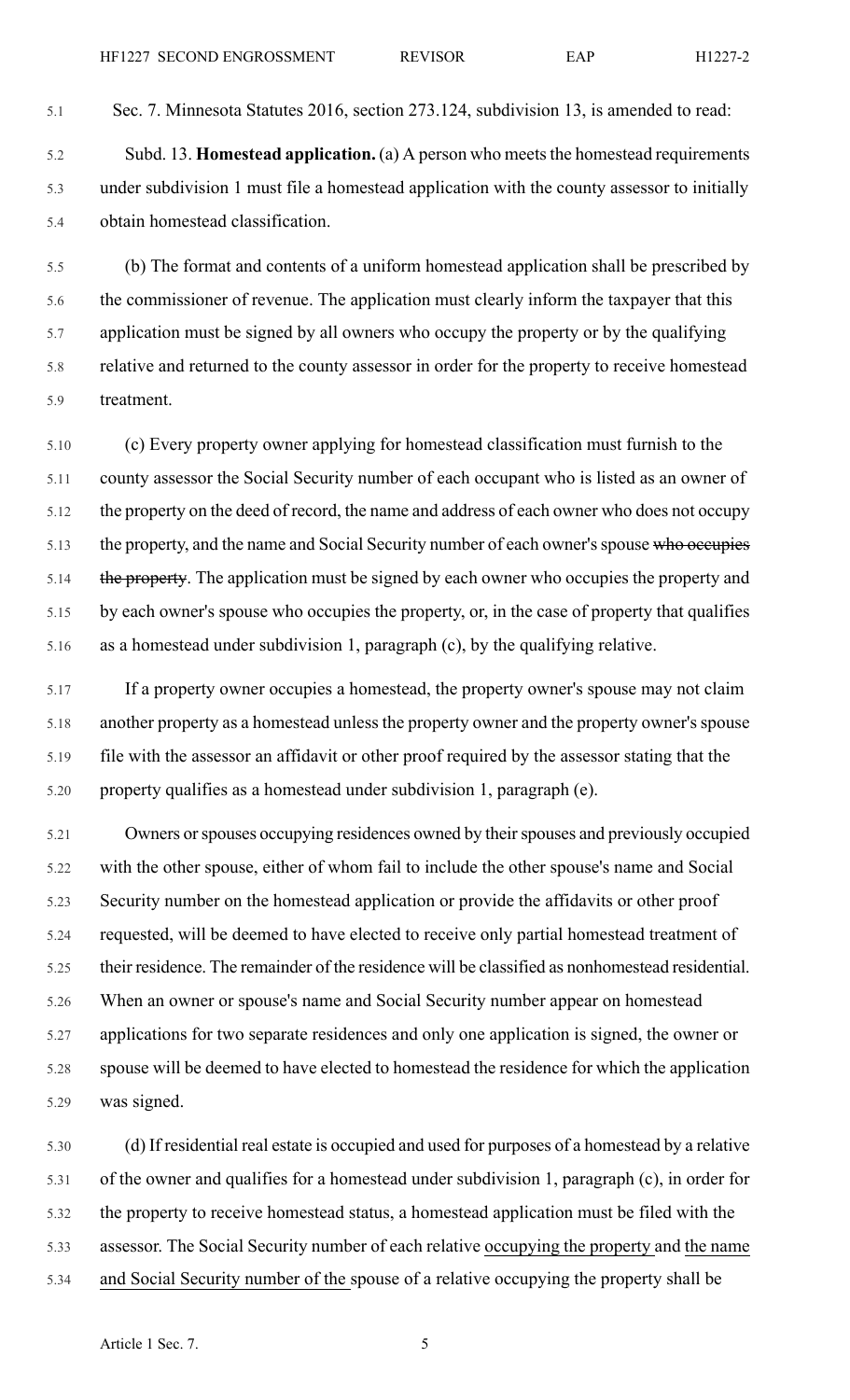6.1 required on the homestead application filed under this subdivision. If a different relative of 6.2 the owner subsequently occupies the property, the owner of the property must notify the 6.3 assessor within 30 days of the change in occupancy. The Social Security number of a relative 6.4 occupying the property or relative's the spouse of a relative occupying the property is private 6.5 data on individuals as defined by section 13.02, subdivision 12, but may be disclosed to the 6.6 commissioner of revenue, or, for the purposes of proceeding under the Revenue Recapture

6.7 Act to recover personal property taxes owing, to the county treasurer.

6.8 (e) The homestead application shall also notify the property owners that if the property 6.9 is granted homestead status for any assessment year, that same property shall remain 6.10 classified as homestead until the property is sold or transferred to another person, or the 6.11 owners, the spouse of the owner, or the relatives no longer use the property as their 6.12 homestead. Upon the sale or transfer of the homestead property, a certificate of value must 6.13 be timely filed with the county auditor as provided under section 272.115. Failure to notify 6.14 the assessor within 30 days that the property has been sold, transferred, or that the owner, 6.15 the spouse of the owner, or the relative is no longer occupying the property as a homestead, 6.16 shall result in the penalty provided under this subdivision and the property will lose its 6.17 current homestead status.

6.18 (f) If a homestead application has not been filed with the county by December 15, the 6.19 assessor shall classify the property as nonhomestead for the current assessment year for 6.20 taxes payable in the following year, provided that the owner may be entitled to receive the 6.21 homestead classification by proper application under section 375.192.

# 6.22 **EFFECTIVE DATE.** This section is effective for applications for homestead filed in 6.23 2018 and thereafter.

6.24 Sec. 8. Minnesota Statutes 2016, section 273.124, subdivision 13d, is amended to read:

6.25 Subd. 13d. **Homestead data.** On or before April 30 each year beginning in 2007, each 6.26 county must provide the commissioner with the following data for each parcel of homestead 6.27 property by electronic means as defined in section 289A.02, subdivision 8:

6.28 (1) the property identification number assigned to the parcel for purposes of taxes payable 6.29 in the current year;

6.30 (2) the name and Social Security number of each occupant of homestead property who 6.31 is the property owner<del>, property owner's spouse,</del> or qualifying relative of a property owner, 6.32 and the spouse of the property owner who occupies homestead property or spouse of a

6.33 qualifying relative of a property owner who occupies homestead property;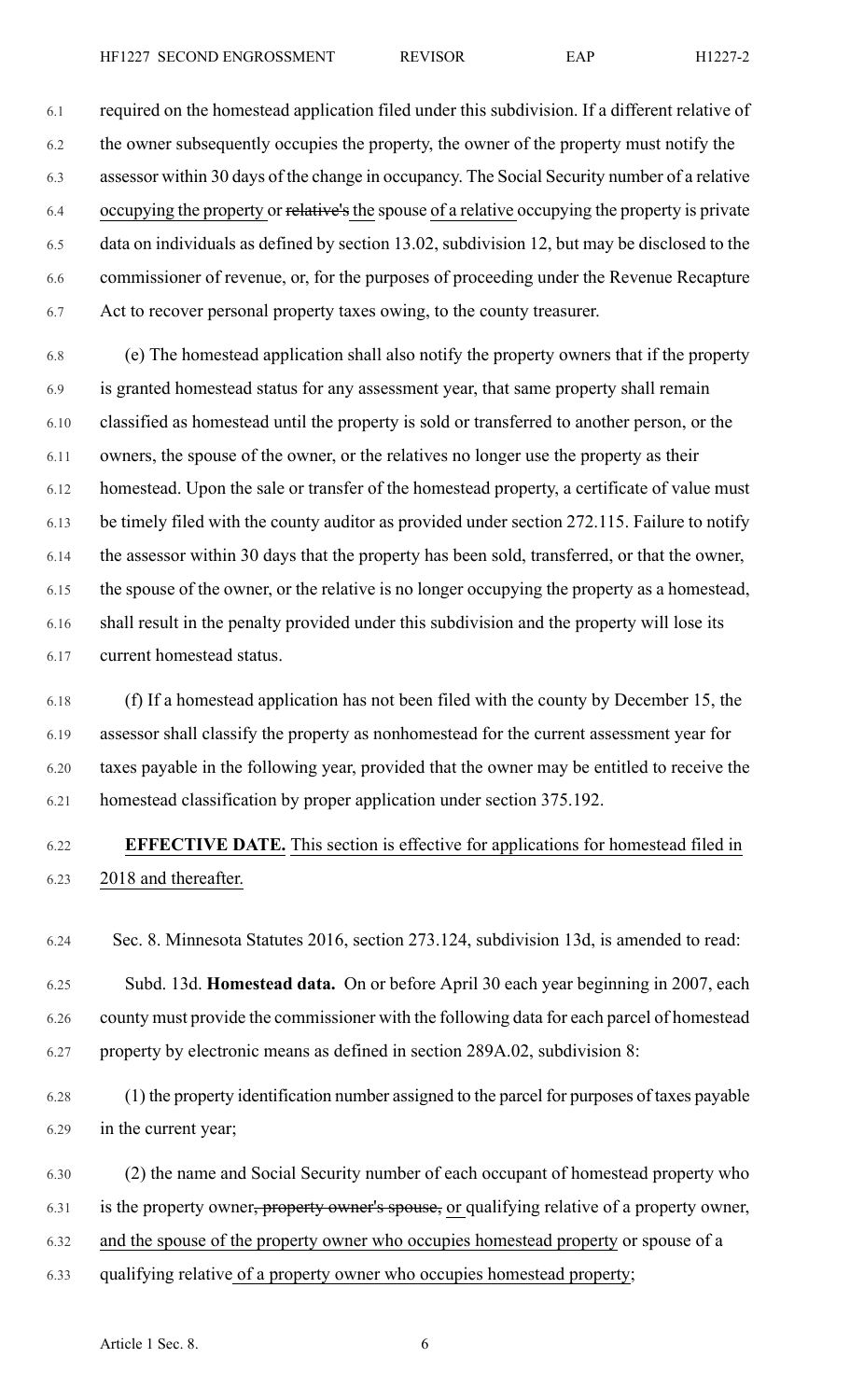7.1 (3) the classification of the property under section 273.13 for taxes payable in the current 7.2 year and in the prior year;

7.3 (4) an indication of whether the property was classified as a homestead for taxes payable 7.4 in the current year because of occupancy by a relative of the owner or by a spouse of a 7.5 relative;

7.6 (5) the property taxes payable as defined in section 290A.03, subdivision 13, for the 7.7 current year and the prior year;

7.8 (6) the market value of improvements to the property first assessed for tax purposes for 7.9 taxes payable in the current year;

7.10 (7) the assessor's estimated market value assigned to the property for taxes payable in 7.11 the current year and the prior year;

7.12 (8) the taxable market value assigned to the property for taxes payable in the current 7.13 year and the prior year;

7.14 (9) whether there are delinquent property taxes owing on the homestead;

7.15 (10) the unique taxing district in which the property is located; and

7.16 (11) such other information as the commissioner decides is necessary.

7.17 The commissioner shall use the information provided on the lists as appropriate under 7.18 the law, including for the detection of improper claims by owners, or relatives of owners, 7.19 under chapter 290A.

# 7.20 **EFFECTIVE DATE.** This section is effective for applications for homestead filed in 7.21 2018 and thereafter.

7.22 Sec. 9. Minnesota Statutes 2016, section 274.014, subdivision 3, is amended to read:

7.23 Subd. 3. **Proof of compliance; transfer of duties.** (a) Any city or town that conducts 7.24 local boards of appeal and equalization meetings must provide proof to the county assessor 7.25 by February 1 that it is in compliance comply with the training requirements of subdivision 7.26 2 by February 1, by having at least one member who has attended an appeals and equalization 7.27 course described in subdivision 2 within the last four years. This notice must also verify 7.28 that there was a quorum of voting members at each meeting of the board of appeal and 7.29 equalization in the previous year. A city or town that does not comply with these requirements 7.30 is deemed to have transferred its board of appeal and equalization powers to the county for

- 7.31 a minimum of two assessment years, beginning with the current year's assessment and
- 7.32 continuing thereafter unless the powers are reinstated under paragraph (c).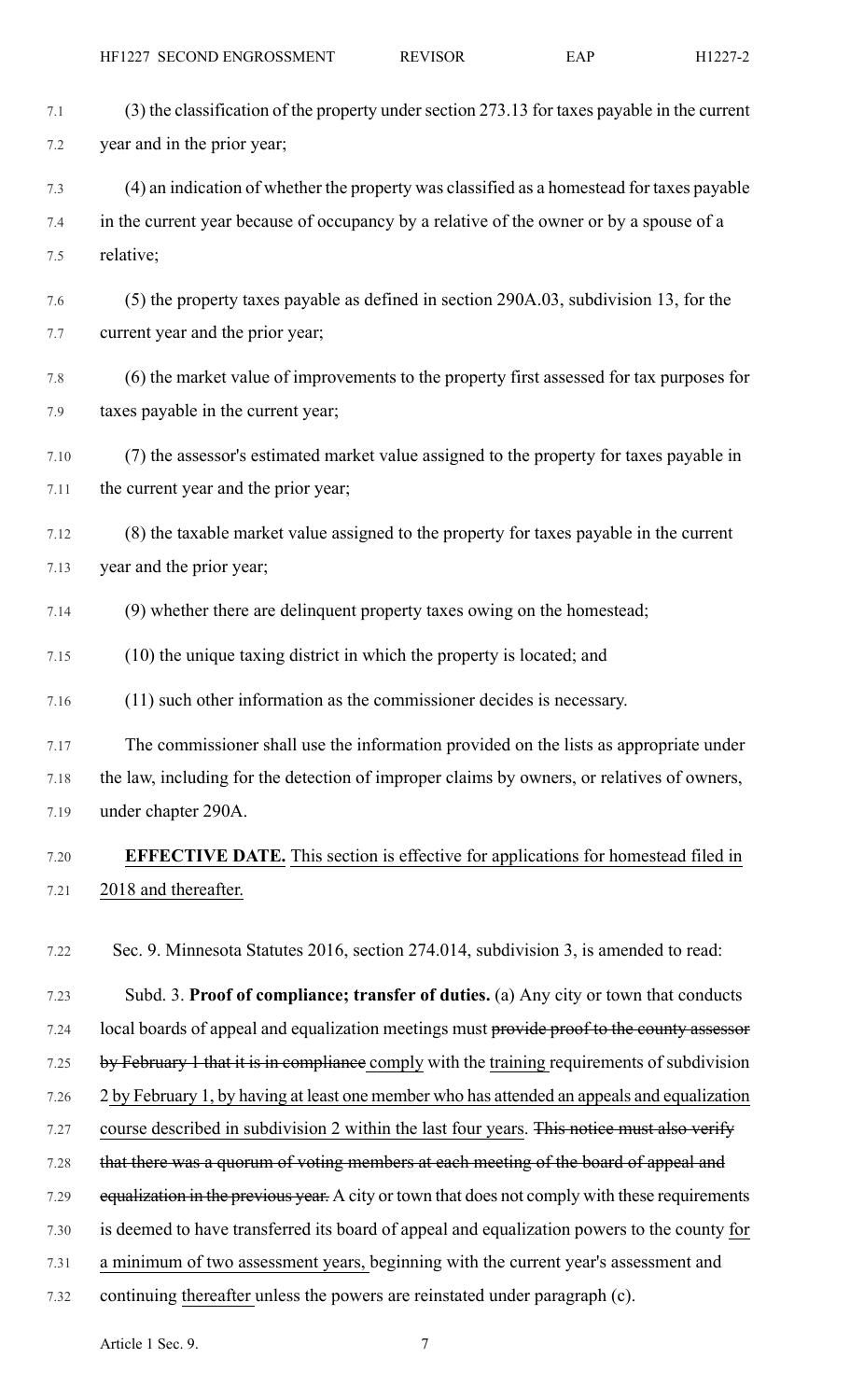8.1 (b) The county shall notify the taxpayers when the board of appeal and equalization for 8.2 a city or town has been transferred to the county under this subdivision and, prior to the 8.3 meeting time of the county board of equalization, the county shall make available to those 8.4 taxpayers a procedure for a review of the assessments, including, but not limited to, open 8.5 book meetings. This alternate review process shall take place in April and May.

8.6 (c) A local board whose powers are transferred to the county under this subdivision may 8.7 be reinstated by resolution of the governing body of the city or town and upon proof of 8.8 compliance with the requirements of subdivision 2. The resolution and proofs must be 8.9 provided to the county assessor by February 1 in order to be effective for the following 8.10 year's assessment.

8.11 (d) A local board whose powers are transferred to the county under this subdivision may 8.12 continue to employ a local assessor and is not deemed to have transferred its powers to 8.13 make assessments.

### 8.14 **EFFECTIVE DATE.** This section is effective for board of appeal and equalization 8.15 meetings held in 2018 and thereafter.

8.16 Sec. 10. Minnesota Statutes 2016, section 274.135, subdivision 3, is amended to read:

8.17 Subd. 3. **Proof of compliance; transfer of duties.** (a) Any county that conducts county 8.18 boards of appeal and equalization meetings must provide proof to the commissioner by 8.19 December 1, 2009, and each year thereafter, that it is in compliance comply with the training 8.20 requirements of subdivision 2 by February 1, by having at least one member who has attended 8.21 an appeals and equalization course described in subdivision 2 within the last four years. 8.22 Beginning in 2009, this notice must also verify that there was a quorum of voting members 8.23 at each meeting of the board of appeal and equalization in the current year. A county that 8.24 does not comply with these requirements is deemed to have transferred its board of appeal 8.25 and equalization powers to the special board of equalization appointed pursuant to section 8.26 274.13,subdivision 2, for a minimum of two assessment years, beginning with the following 8.27 year's assessment and continuing thereafter unless the powers are reinstated under paragraph 8.28 (c). A county that does not comply with the requirements of subdivision 2 and has not 8.29 appointed a special board of equalization shall appoint a special board of equalization before 8.30 the following year's assessment.

8.31 (b) The county shall notify the taxpayers when the board of appeal and equalization for 8.32 a county has been transferred to the special board of equalization under this subdivision 8.33 and, prior to the meeting time of the special board of equalization, the county shall make 8.34 available to those taxpayers a procedure for a review of the assessments, including, but not

Article 1 Sec. 10. 8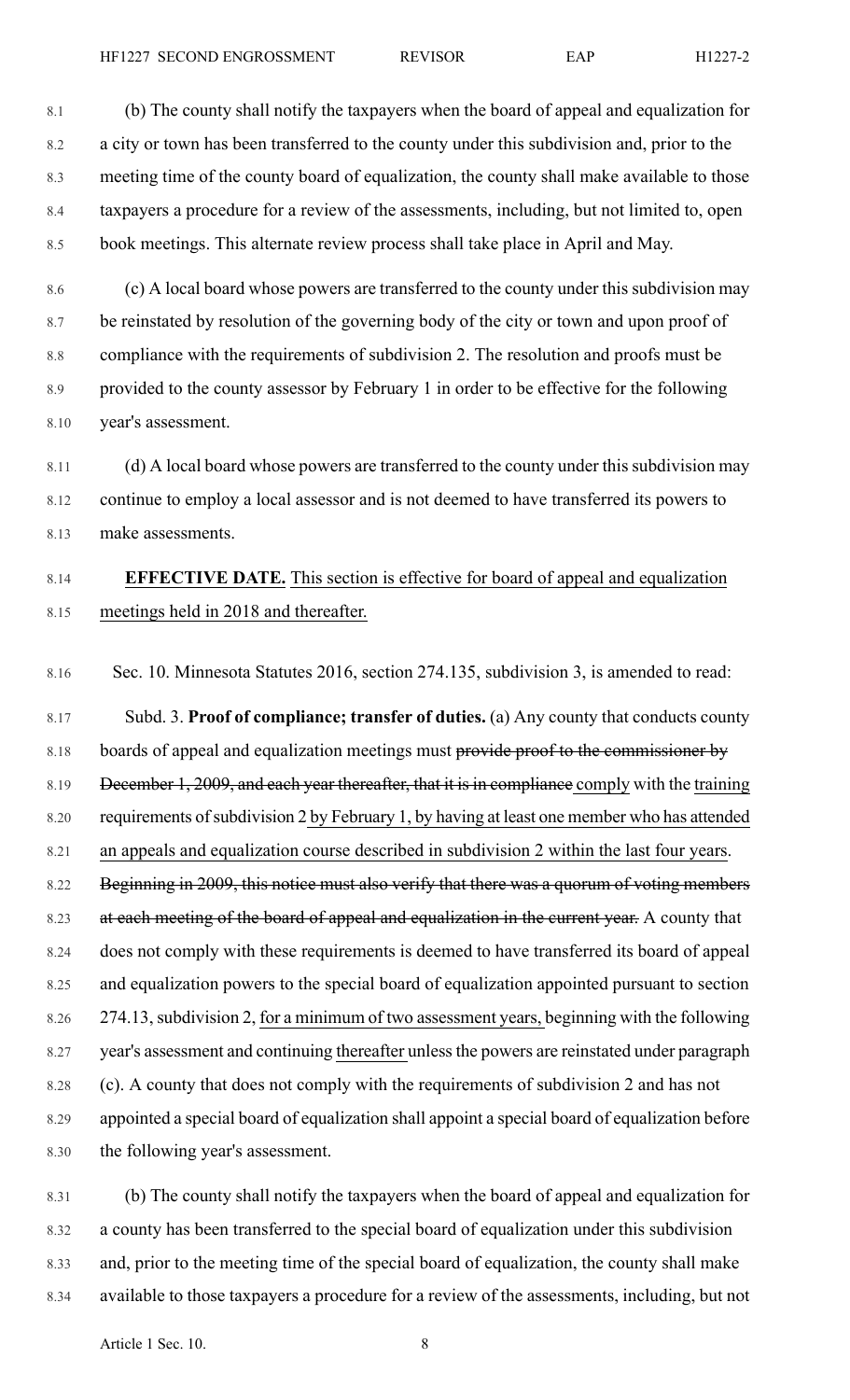9.1 limited to, open book meetings. This alternate review process must take place in April and 9.2 May.

9.3 (c) A county board whose powers are transferred to the special board of equalization 9.4 under this subdivision may be reinstated by resolution of the county board and upon proof 9.5 of compliance with the requirements of subdivision 2. The resolution and proofs must be 9.6 provided to the commissioner by December 1 in order to be effective for the following 9.7 year's assessment.

9.8 (d) If a person who was entitled to appeal to the county board of appeal and equalization 9.9 or to the county special board of equalization is not able to do so in a particular year because 9.10 the county board or special board did not meet the quorum and training requirements in this 9.11 section and section 274.13, or because the special board was not appointed, that person may 9.12 instead appeal to the commissioner of revenue, provided that the appeal is received by the 9.13 commissioner prior to August 1. The appeal is not subject to either chapter 14 or section 9.14 270C.92. The commissioner must issue an appropriate order to the county assessor in 9.15 response to each timely appeal, either upholding or changing the valuation or classification 9.16 of the property. Prior to October 1 of each year, the commissioner must charge and bill the 9.17 county where the property is located \$500 for each tax parcel covered by an order issued 9.18 under this paragraph in that year. Amounts received by the commissioner under this paragraph 9.19 must be deposited in the state's general fund. If payment of a billed amount is not received 9.20 by the commissioner before December 1 of the year when billed, the commissioner must 9.21 deduct that unpaid amount from any state aid the commissioner would otherwise pay to the 9.22 county under chapter 477A in the next year. Late payments may either be returned to the 9.23 county uncashed and undeposited or may be accepted. If a late payment is accepted, the 9.24 state aid paid to the county under chapter 477A must be adjusted within 12 months to 9.25 eliminate any reduction that occurred because the payment was late. Amounts needed to 9.26 make these adjustments are included in the appropriation under section 477A.03, subdivision 9.27 2.

# 9.28 **EFFECTIVE DATE.** This section is effective for board of appeal and equalization 9.29 meetings held in 2018 and thereafter.

- 9.30 Sec. 11. **REPEALER.**
- 9.31 Minnesota Statutes 2016, section 270.074, subdivision 2, is repealed.
- 9.32 **EFFECTIVE DATE.** This section is effective for assessment year 2018 and thereafter.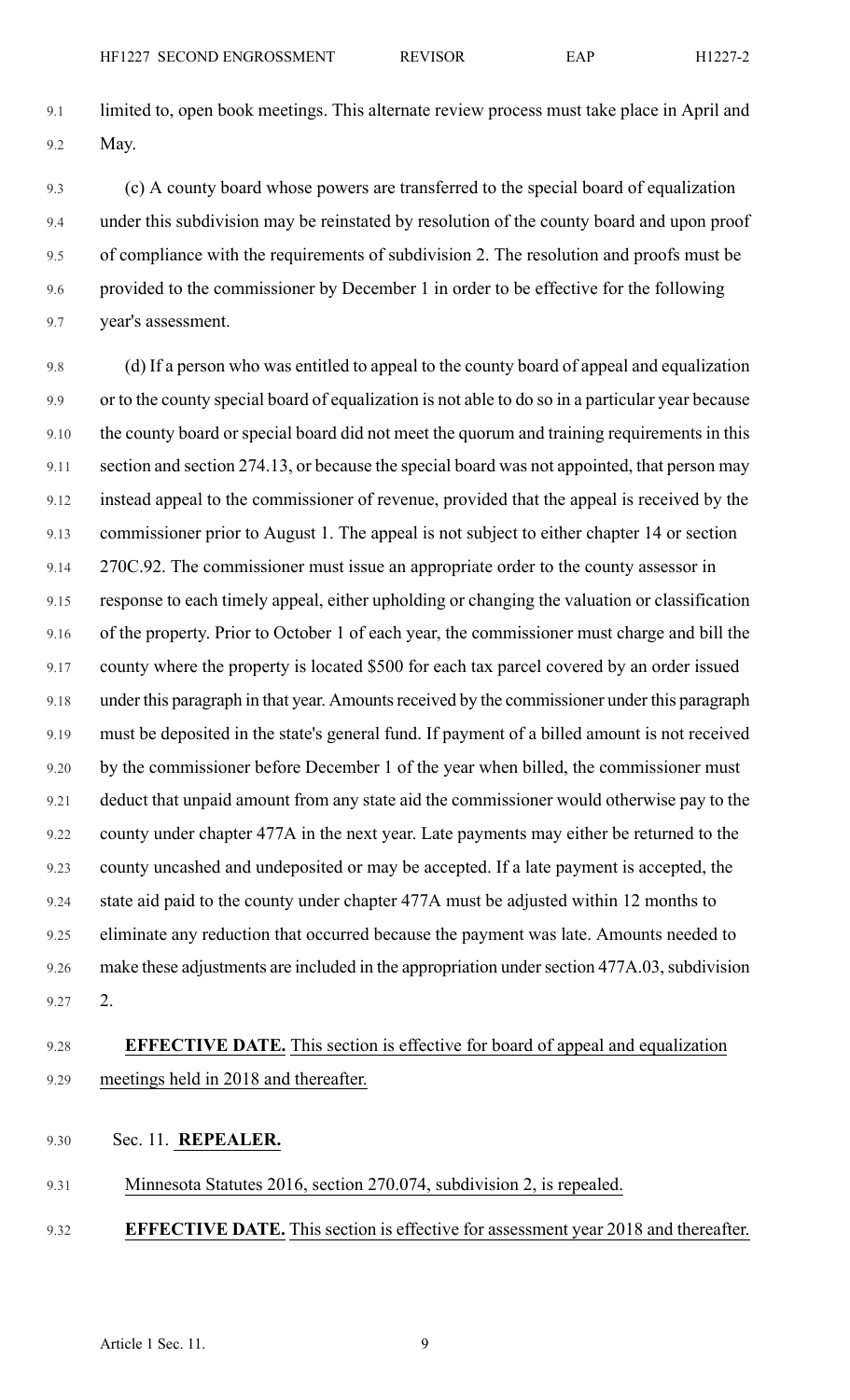| 10.1         | <b>ARTICLE 2</b>                                                                                 |
|--------------|--------------------------------------------------------------------------------------------------|
| 10.2<br>10.3 | DEPARTMENT OF REVENUE SALES AND USE, AND SPECIAL TAXES POLICY<br><b>PROVISIONS</b>               |
| 10.4         | Section 1. Minnesota Statutes 2016, section 84.82, subdivision 10, is amended to read:           |
| 10.5         | Subd. 10. Proof of sales tax payment; collection and refund. (a) A person applying               |
| 10.6         | for initial registration of a snowmobile must provide a snowmobile purchaser's certificate,      |
| 10.7         | showing a complete description of the snowmobile, the seller's name and address, the full        |
| 10.8         | purchase price of the snowmobile, and the trade-in allowance, if any. The certificate must       |
| 10.9         | include information showing either receipt, invoice, or other document to prove that:            |
| 10.10        | (1) that the sales and use tax under chapter 297A was paid $\theta$ r;                           |
| 10.11        | (2) the purchase was exempt from tax under chapter 297A. The commissioner of public              |
| 10.12        | safety, in consultation with the commissioner and the commissioner of revenue, shall             |
| 10.13        | prescribe the form of the certificate. The certificate is not required if the applicant provides |
| 10.14        | a receipt, invoice, or other document that shows; or                                             |
| 10.15        | (3) the snowmobile was purchased from a retailer that is maintaining a place of business         |
| 10.16        | in this state as defined in section 297A.66, subdivision 1, and is a dealer.                     |
| 10.17        | (b) The commissioner or authorized deputy registrars, acting as agents of the                    |
| 10.18        | commissioner of revenue under an agreement between the commissioner and the                      |
| 10.19        | commissioner of revenue, as provided in section 297A.825:                                        |
| 10.20        | (1) must collect use tax from the applicant if the applicant does not provide the proof          |
| 10.21        | required under paragraph (a); and                                                                |
| 10.22        | (2) are authorized to issue refunds of use tax paid to them in error.                            |
| 10.23        | (c) Subdivision 11 does not apply to refunds under this subdivision.                             |
| 10.24        | <b>EFFECTIVE DATE.</b> This section is effective for snowmobiles registered after June           |
| 10.25        | 30, 2017.                                                                                        |
| 10.26        | Sec. 2. Minnesota Statutes 2016, section 84.922, subdivision 11, is amended to read:             |
| 10.27        | Subd. 11. Proof of sales tax payment; collection and refund. (a) A person applying               |
| 10.28        | for initial registration in Minnesota of an all-terrain vehicle shall must provide a purchaser's |
| 10.29        | ecrtificate showing a complete description of the all-terrain vehicle, the seller's name and     |
| 10.30        | address, the full purchase price of the all-terrain vehicle, and the trade-in allowance, if any. |
|              |                                                                                                  |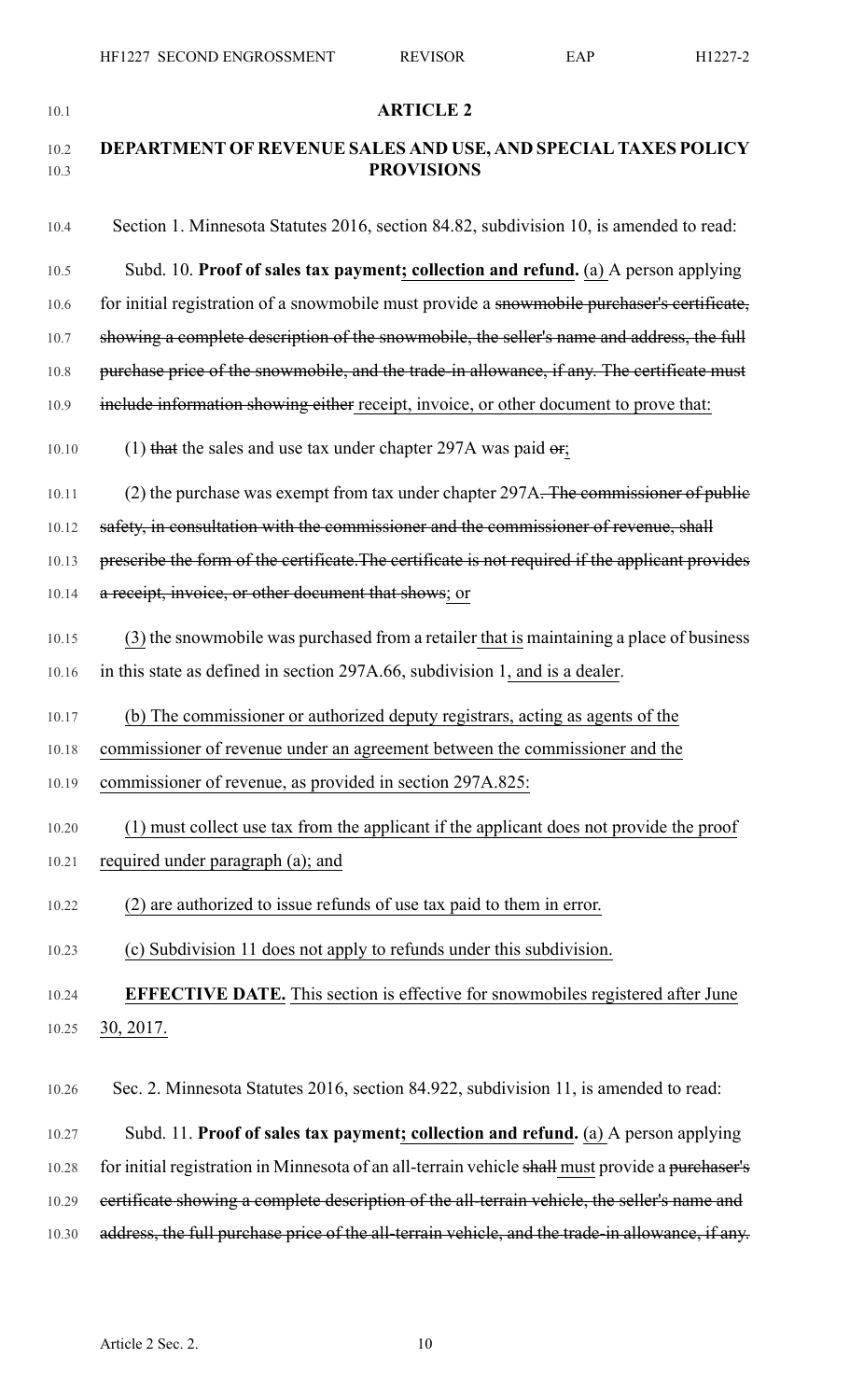11.1 The certificate also must include information showing either receipt, invoice, or other

### 11.2 document to prove that:

- 11.3 (1) the sales and use tax under chapter 297A was paid,  $-$ or;
- 11.4 (2) the purchase was exempt from tax under chapter 297A. The certificate is not required
- 11.5 if the applicant provides a receipt, invoice, or other document that shows; or
- 11.6 (3) the all-terrain vehicle was purchased from a retailer that is maintaining a place of
- 11.7 business in this state as defined in section 297A.66, subdivision 1, and is a dealer.
- 11.8 (b) The commissioner or authorized deputy registrars, acting as agents of the
- 11.9 commissioner of revenue under an agreement between the commissioner and the
- 11.10 commissioner of revenue, as provided in section 297A.825:
- 11.11 (1) must collect use tax from the applicant if the applicant does not provide the proof
- 11.12 required under paragraph (a); and
- 11.13 (2) are authorized to issue refunds of use tax paid to them in error.
- 11.14 (c) Subdivision 12 does not apply to refunds under this subdivision.
- 11.15 **EFFECTIVE DATE.** This section is effective for all-terrain vehicles registered after 11.16 June 30, 2017.

11.17 Sec. 3. Minnesota Statutes 2016, section 86B.401, subdivision 12, is amended to read:

11.18 Subd. 12. **Proof of sales tax payment; collection and refund.** (a) A person applying 11.19 for initial licensing of a watercraft must provide a watercraft purchaser's certificate, showing 11.20 a complete description of the watercraft, the seller's name and address, the full purchase

- 11.21 price of the watercraft, and the trade-in allowance, if any. The certificate must include
- 11.22 information showing either receipt, invoice, or other document to prove that:
- 11.23 (1) that the sales and use tax under chapter 297A was paid  $\sigma$ ;
- 11.24 (2) the purchase was exempt from tax under chapter 297A. The commissioner of public
- 11.25 safety, in consultation with the commissioner and the commissioner of revenue, shall
- 11.26 prescribe the form of the certificate. The certificate is not required if the applicant provides
- 11.27 a receipt, invoice, or other document that shows; or
- 11.28 (3) the watercraft was purchased from a retailer that is maintaining a place of business 11.29 in this state as defined in section 297A.66, subdivision 1, and is a dealer.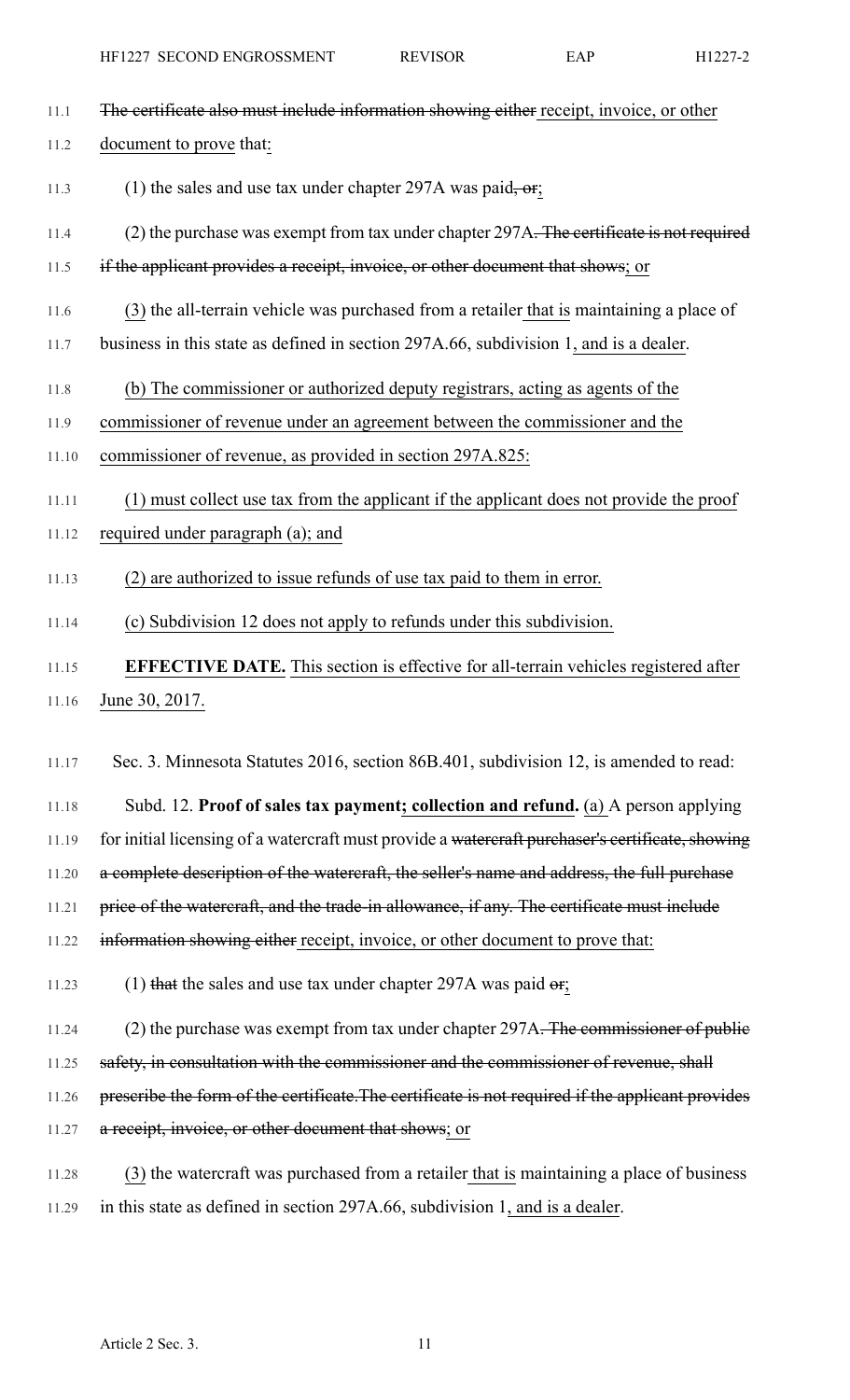| 12.1  | (b) The commissioner or authorized deputy registrars, acting as agents of the                    |
|-------|--------------------------------------------------------------------------------------------------|
| 12.2  | commissioner of revenue under an agreement between the commissioner and the                      |
| 12.3  | commissioner of revenue, as provided in section 297A.825:                                        |
| 12.4  | (1) must collect use tax from the applicant if the applicant does not provide the proof          |
| 12.5  | required under paragraph (a); and                                                                |
| 12.6  | (2) are authorized to issue refunds of use tax paid to them in error.                            |
| 12.7  | (c) Section 86B.415, subdivision 11, does not apply to refunds under this subdivision.           |
| 12.8  | <b>EFFECTIVE DATE.</b> This section is effective for watercraft licensed after June 30,          |
| 12.9  | 2017.                                                                                            |
| 12.10 | Sec. 4. Minnesota Statutes 2016, section 270B.14, is amended by adding a subdivision to          |
| 12.11 | read:                                                                                            |
| 12.12 | Subd. 20. Department of Natural Resources; authorized deputy registrars of motor                 |
| 12.13 | vehicles. The commissioner may disclose return information related to the taxes imposed          |
| 12.14 | by chapter 297A to the Department of Natural Resources or an authorized deputy registrar         |
| 12.15 | of motor vehicles only:                                                                          |
| 12.16 | (1) if the commissioner has an agreement with the commissioner of natural resources              |
| 12.17 | under section 297A.825, subdivision 1; and                                                       |
|       |                                                                                                  |
| 12.18 | (2) to the extent necessary for the Department of Natural Resources or an authorized             |
| 12.19 | deputy registrar of motor vehicles, as agents for the commissioner, to verify that the           |
| 12.20 | applicable sales or use tax has been paid or that a sales tax exemption applies on the purchase  |
| 12.21 | of a snowmobile, all-terrain vehicle, or watercraft, and to administer sections 84.82,           |
| 12.22 | subdivision 10; 84.922, subdivision 11; 86B.401, subdivision 12; and 297A.825, regarding         |
| 12.23 | either their collection of use tax or their issuance of refunds to applicants of use tax paid to |
| 12.24 | them in error.                                                                                   |
| 12.25 | <b>EFFECTIVE DATE.</b> This section is effective the day following final enactment.              |
| 12.26 | Sec. 5. Minnesota Statutes 2016, section 270B.14, is amended by adding a subdivision to          |
| 12.27 | read:                                                                                            |
| 12.28 | Subd. 21. Department of Transportation. The commissioner may disclose return                     |
| 12.29 | information related to the taxes imposed by chapter 297A to the Department of Transportation     |
| 12.30 | only:                                                                                            |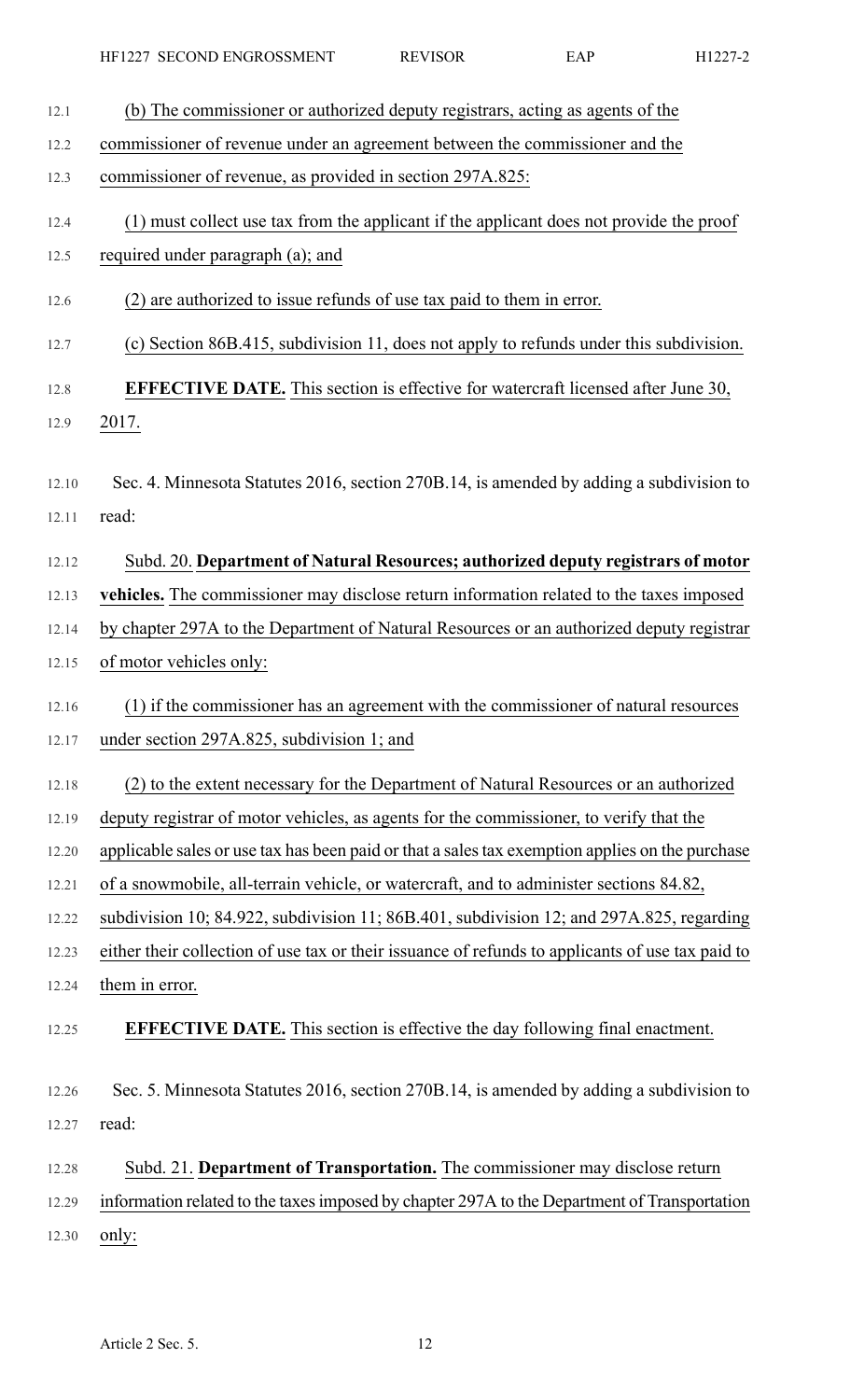HF1227 SECOND ENGROSSMENT REVISOR EAP H1227-2

| 13.1  | (1) if the commissioner has an agreement with the commissioner of transportation under         |
|-------|------------------------------------------------------------------------------------------------|
| 13.2  | section 297A.82, subdivision 7; and                                                            |
| 13.3  | (2) to the extent necessary for the Department of Transportation, as agent for the             |
| 13.4  | commissioner, to verify that the applicable sales or use tax has been paid or that a sales tax |
| 13.5  | exemption applies on the lease, purchase, or sale of an aircraft by an individual or business  |
| 13.6  | who owns and operates the aircraft that must be registered or licensed in Minnesota under      |
| 13.7  | section 360.018, and to otherwise administer section 297A.82, regarding the collection of      |
| 13.8  | tax by the Department of Transportation.                                                       |
| 13.9  | <b>EFFECTIVE DATE.</b> This section is effective the day following final enactment.            |
| 13.10 | Sec. 6. Minnesota Statutes 2016, section 289A.50, subdivision 2a, is amended to read:          |
| 13.11 | Subd. 2a. Refund of sales tax to purchasers. (a) If a vendor has collected from a              |
| 13.12 | purchaser a tax on a transaction that is not subject to the tax imposed by chapter 297A, the   |
| 13.13 | purchaser may apply directly to the commissioner for a refund under this section if:           |
| 13.14 | (1) the purchaser is currently registered or was registered during the period of the claim,    |
| 13.15 | to collect and remit the sales tax or to remit the use tax; and                                |
| 13.16 | $(2)$ either                                                                                   |
| 13.17 | (i) the amount of the refund to be applied for exceeds \$500, or                               |
| 13.18 | (ii) the amount of the refund to be applied for does not exceed \$500, but the purchaser       |
| 13.19 | also applies for a capital equipment claim at the same time, and the total of the two refunds  |
| 13.20 | exceeds \$500.                                                                                 |
| 13.21 | (b) The purchaser may not file more than two applications for refund under this                |
| 13.22 | subdivision in a calendar year.                                                                |
| 13.23 | (c) Refunds shall not be issued for sales for resale where the vendor has a published no       |
| 13.24 | resale policy.                                                                                 |
| 13.25 | <b>EFFECTIVE DATE.</b> This section is effective the day following final enactment.            |
| 13.26 | Sec. 7. Minnesota Statutes 2016, section 296A.01, subdivision 7, is amended to read:           |
| 13.27 | Subd. 7. Aviation gasoline. "Aviation gasoline" means any gasoline that is eapable of          |
| 13.28 | use for the purpose of producing or generating used to produce or generate power for           |
| 13.29 | propelling internal combustion engine aircraft, that meets the specifications in ASTM          |
| 13.30 | specification D910-11, and that either.                                                        |
|       |                                                                                                |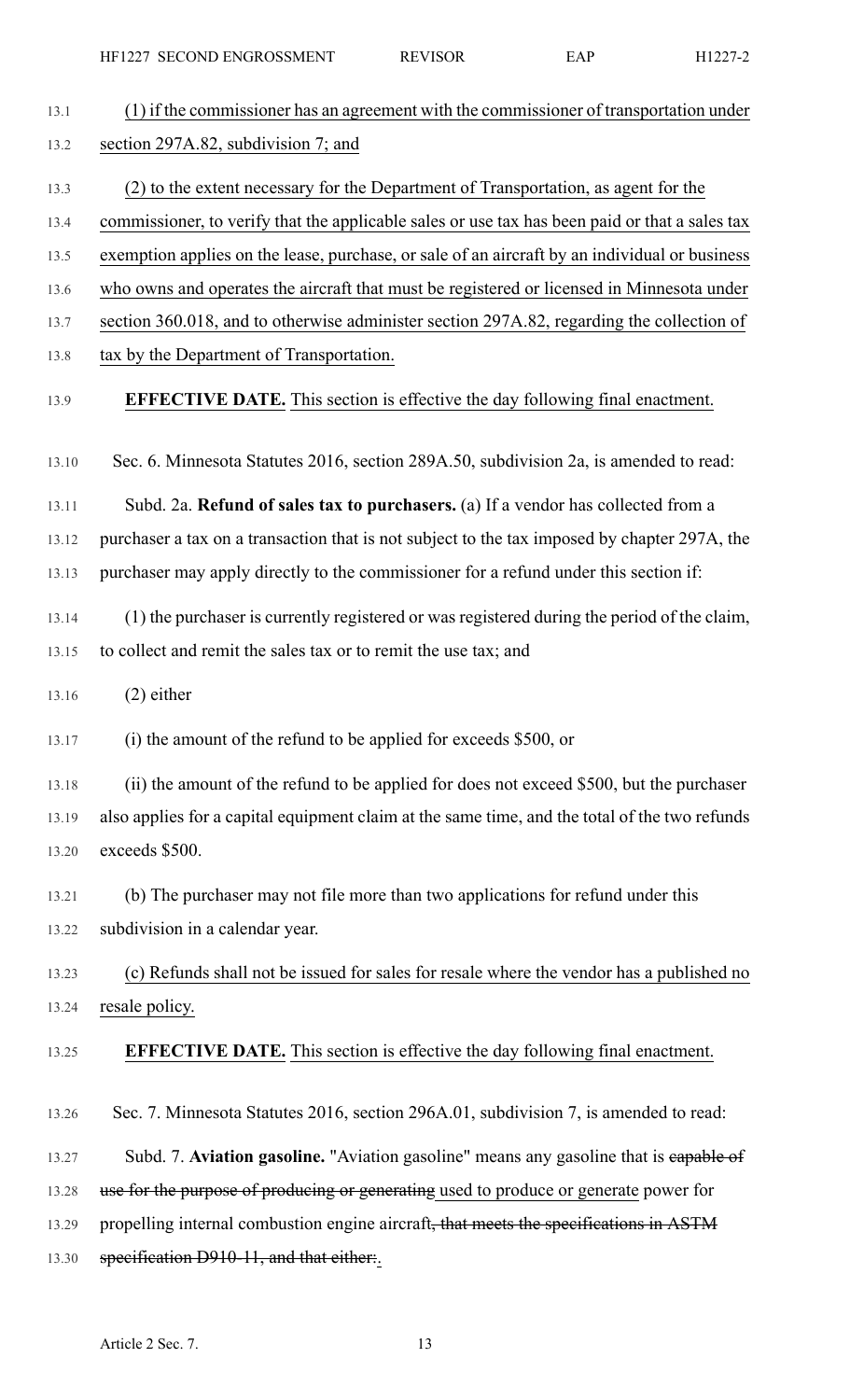| 14.1  | $(1)$ is Aviation gasoline includes any such gasoline invoiced and billed by a producer,       |
|-------|------------------------------------------------------------------------------------------------|
| 14.2  | manufacturer, refiner, or blender to a distributor or dealer, by a distributor to a dealer or  |
| 14.3  | consumer, or by a dealer to consumer, as "aviation gasoline"; or that meets specifications     |
| 14.4  | in ASTM specification D910-16 or any other ASTM specification as gasoline appropriate          |
| 14.5  | for use in producing or generating power for propelling internal combustion engine aircraft.   |
| 14.6  | (2) whether or not invoiced and billed as provided in clause (1), is received, sold, stored,   |
| 14.7  | or withdrawn from storage by any person, to be used for the purpose of producing or            |
| 14.8  | generating power for propelling internal combustion engine aircraft.                           |
| 14.9  | <b>EFFECTIVE DATE.</b> This section is effective the day following final enactment.            |
| 14.10 | Sec. 8. [297A.825] SNOWMOBILES; ALL-TERRAIN VEHICLES; WATERCRAFT;                              |
| 14.11 | PAYMENT OF TAXES; REFUNDS.                                                                     |
| 14.12 | Subdivision 1. Agreement with commissioners of natural resources and public                    |
| 14.13 | safety; collection and refunds. The commissioner may enter into an agreement with the          |
| 14.14 | commissioner of natural resources, in consultation with the commissioner of public safety,     |
| 14.15 | that provides that:                                                                            |
| 14.16 | (1) the commissioner of natural resources and authorized deputy registrars of motor            |
| 14.17 | vehicles must collect use tax on snowmobiles, all-terrain vehicles, and watercraft from        |
| 14.18 | persons applying for initial registration or license of the item unless the applicant provides |
| 14.19 | a receipt, invoice, or other document to prove that:                                           |
| 14.20 | (i) sales tax was paid on the purchase;                                                        |
| 14.21 | (ii) the purchase was exempt under this chapter;                                               |
| 14.22 | (iii) use tax was paid to the commissioner in a form prescribed by the commissioner; or        |
| 14.23 | (iv) the item was purchased from a retailer that is maintaining a place of business in this    |
| 14.24 | state as defined in section 297A.66, subdivision 1, and is a dealer as defined in section      |
| 14.25 | 84.81, subdivision 10; 84.92, subdivision 3; or 86B.005, subdivision 4; and                    |
| 14.26 | (2) the commissioner of natural resources and authorized deputy registrars of motor            |
| 14.27 | vehicles are authorized to issue refunds of use tax paid to them in error, meaning that either |
| 14.28 | the sales or use tax had already been paid or that the purchase was exempt from tax under      |
| 14.29 | this chapter.                                                                                  |
| 14.30 | Subd. 2. Agents. For the purposes of collecting or refunding the tax under this section,       |
| 14.31 | the commissioner of natural resources and authorized deputy registrars of motor vehicles       |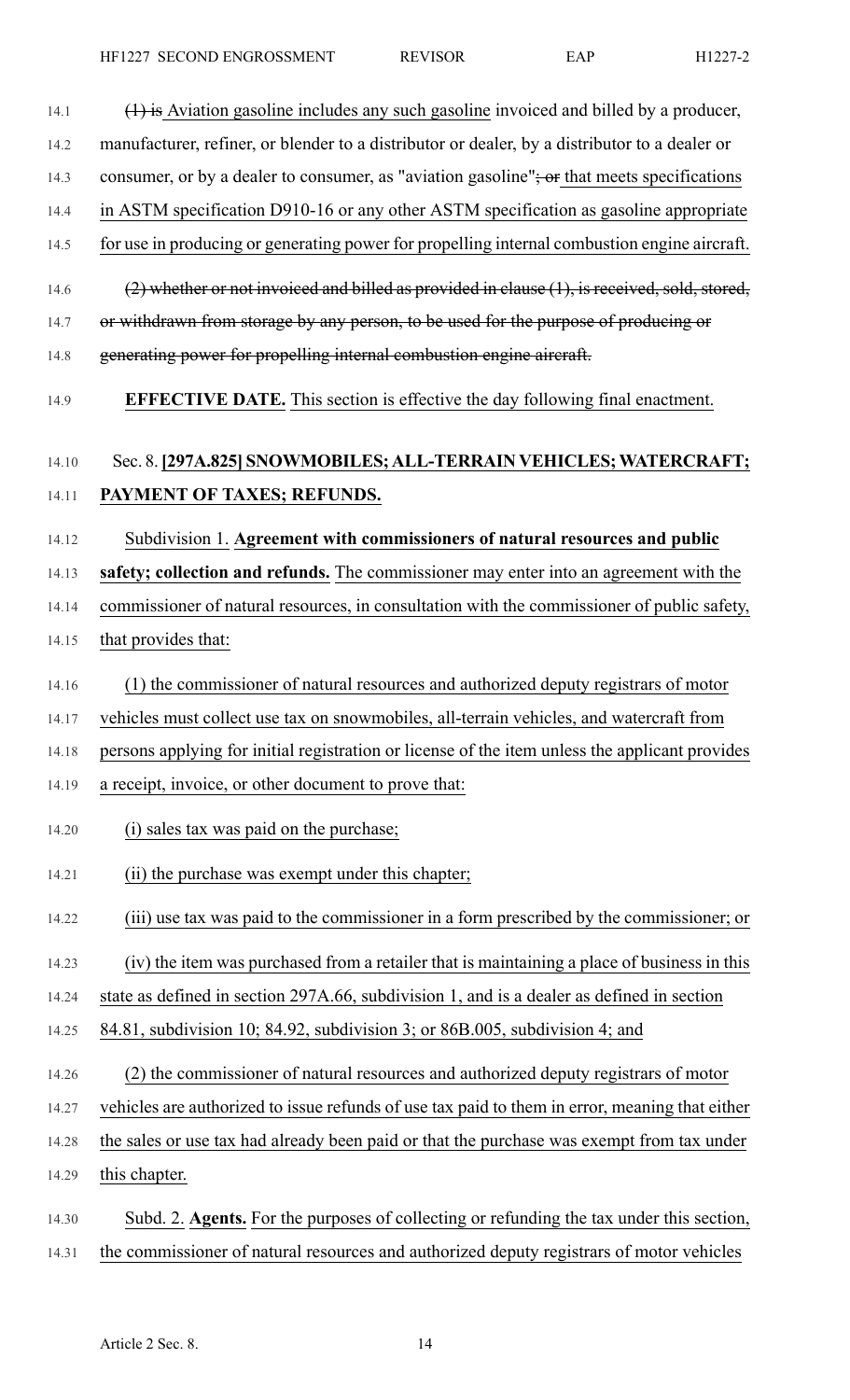| 15.1  | are the agents of the commissioner and are subject to, and must strictly comply with, all     |
|-------|-----------------------------------------------------------------------------------------------|
| 15.2  | rules consistent with this chapter prescribed by the commissioner.                            |
| 15.3  | <b>EFFECTIVE DATE.</b> This section is effective the day following final enactment.           |
| 15.4  | Sec. 9. Minnesota Statutes 2016, section 297B.07, is amended to read:                         |
| 15.5  | 297B.07 PRESUMPTIONS.                                                                         |
| 15.6  | Subdivision 1. Presumption; sale and registration. For the purpose of the proper              |
| 15.7  | administration of Laws 1971, chapter 853 this chapter, and to prevent evasion of the tax,     |
| 15.8  | the following presumptions shall apply:                                                       |
| 15.9  | (a) Evidence that a motor vehicle was sold for delivery in this state shall be prima facie    |
| 15.10 | evidence that it was sold for use in this state.                                              |
| 15.11 | (b) When an application for registration plates for a motor vehicle is received by the        |
| 15.12 | motor vehicle registrar within 30 days of the date it was purchased or acquired by the        |
| 15.13 | purchaser, it shall be presumed, until the contrary is shown by the purchaser, that it was    |
| 15.14 | purchased or acquired for use in this state. This presumption shall apply whether or not such |
| 15.15 | vehicle was previously titled or registered in another state.                                 |
| 15.16 | Subd. 2. Presumption; ownership. (a) When a business entity not organized under the           |
| 15.17 | laws of this state owns a motor vehicle that is under the control of a Minnesota resident, it |
| 15.18 | is presumed that the Minnesota resident is the owner of the motor vehicle if two or more      |
| 15.19 | of the following are true:                                                                    |
| 15.20 |                                                                                               |
|       | (1) the business entity lacks a specific business activity or purpose other than the          |
| 15.21 | avoidance of tax;                                                                             |
| 15.22 | (2) the business entity maintains no physical location in the jurisdiction where it is        |
| 15.23 | organized;                                                                                    |
| 15.24 | (3) the business entity earns de minimis or no revenue;                                       |
| 15.25 | (4) the business entity maintains minimal or no business records;                             |
| 15.26 | (5) the business entity fails to employ individual persons and provide those persons with     |
| 15.27 | federal income tax W-2 wage and tax statements; or                                            |
| 15.28 | (6) the business entity fails to file federal income tax returns or fails to file a required  |
| 15.29 | state tax return where it is organized.                                                       |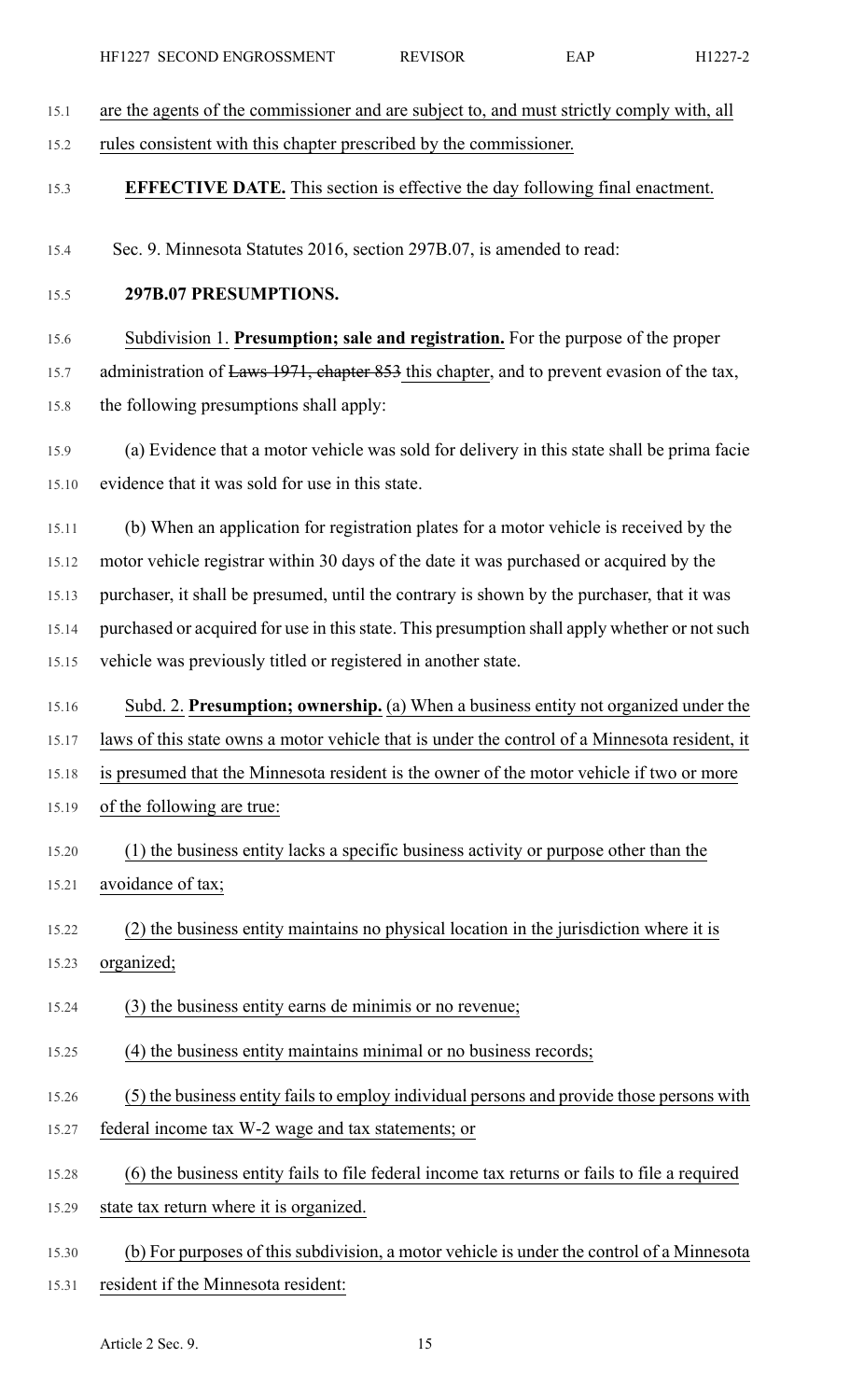### 16.1 (1) is a partner, member, or shareholder of the business entity;

#### 16.2 (2) is insured to drive the vehicle; and

- 16.3 (3) operates or stores the vehicle in Minnesota for any period of time.
- 16.4 **EFFECTIVE DATE.** This section is effective the day following final enactment.
- 16.5 Sec. 10. Minnesota Statutes 2016, section 297I.30, subdivision 7, is amended to read:
- 16.6 Subd. 7. **Surcharge.** (a) By April 30 of each year, every company required to pay the
- 16.7 surcharge under section 297I.10, subdivision 1, shall file a return for the five-month period
- 16.8 ending March 31 in the form prescribed by the commissioner.
- 16.9  $\left(\frac{b}{c}\right)$  (a) By June 30 of each year, every company required to pay the surcharge under 16.10 section 297I.10, subdivision 1, shall file a return for the two-month seven-month period 16.11 ending May 31 in the form prescribed by the commissioner.
- 16.12 (e) (b) By November 30 of each year, every company required to pay the surcharge

16.13 under section 297I.10, subdivision 1, shall file a return for the five-month period ending 16.14 October 31 in the form prescribed by the commissioner.

16.15 **EFFECTIVE DATE.** This section is effective for returns due after October 31, 2017.

### 16.16 Sec. 11. **REPEALER.**

- 16.17 Minnesota Rules, part 8125.1300, subpart 3, is repealed.
- 16.18 **EFFECTIVE DATE.** This section is effective the day following final enactment.
- 

### 16.19 **ARTICLE 3**

### 16.20 **DEPARTMENT OF REVENUE PAID PREPARER POLICY PROVISIONS**

- 16.21 Section 1. Minnesota Statutes 2016, section 270C.445, subdivision 2, is amended to read:
- 16.22 Subd. 2. **Definitions.** (a) For purposes of this section and sections 270C.4451 to
- 16.23 270C.447, the following terms have the meanings given.
- 16.24 (b) "Advertise" means to solicit business through any means or medium.
- 16.25 (c) "Client" means an individual a person for whom a tax preparer performs or agrees 16.26 to perform tax preparation services.
- 16.27 (d) "Facilitate" means to individually or in conjunction or cooperation with another 16.28 person: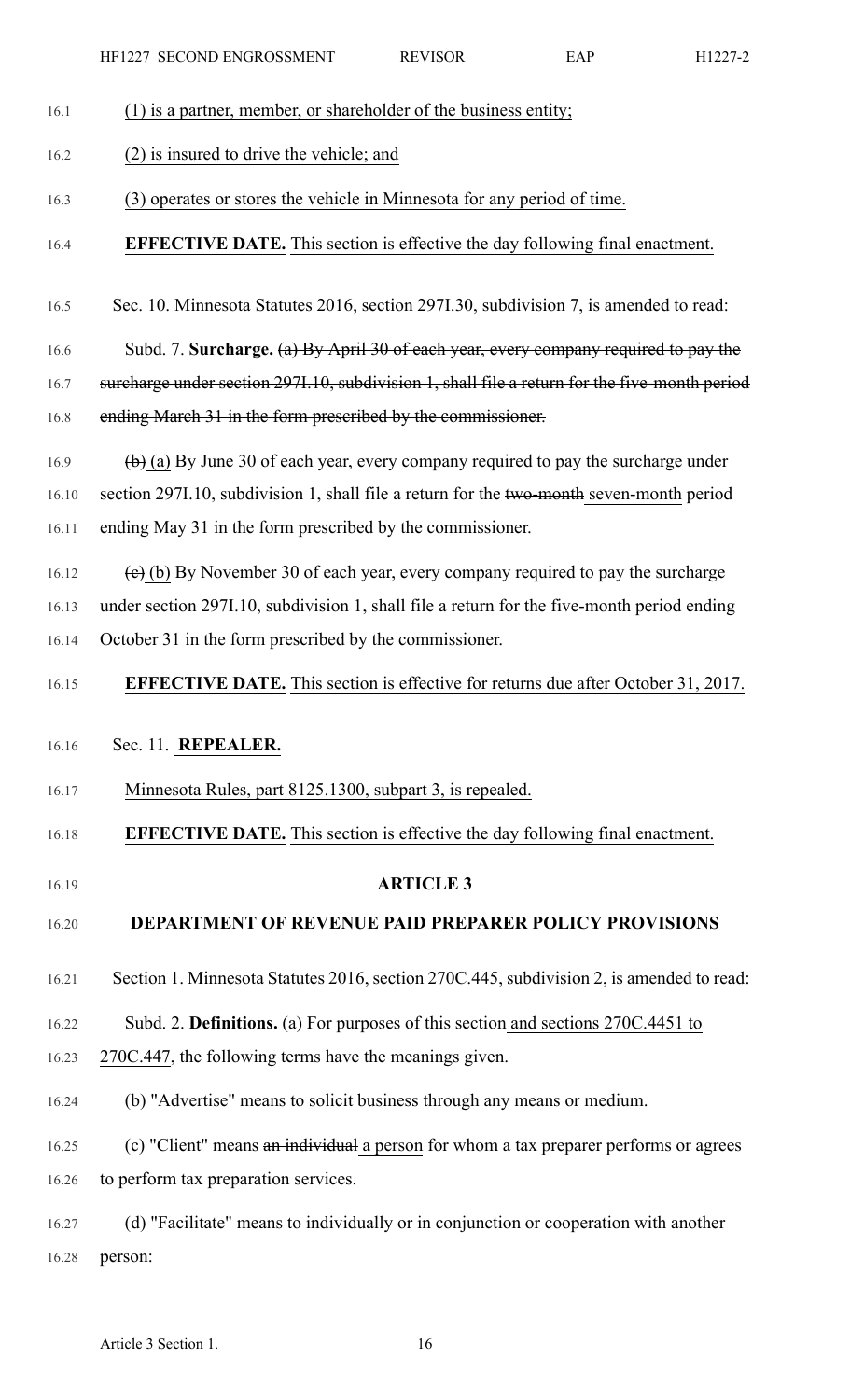17.1 (1) accept an application for a refund anticipation loan;

17.2 (2) pay to a client the proceeds, through direct deposit, a negotiable instrument, or any 17.3 other means, of a refund anticipation loan; or

17.4 (3) offer, arrange, process, provide, or in any other manner act to allow the making of, 17.5 a refund anticipation loan.

17.6 (e) "Person" means an individual, corporation, partnership, limited liability company, 17.7 association, trustee, or other legal entity.

17.8  $(f)$  (e) "Refund anticipation check" means a negotiable instrument provided to a client 17.9 by the tax preparer or another person, which is issued from the proceeds of a taxpayer's 17.10 federal or state income tax refund or both and represents the net of the refund minus the tax 17.11 preparation fee and any other fees. A refund anticipation check includes a refund transfer.

17.12  $(g)$  (f) "Refund anticipation loan" means a loan or any other extension of credit, whether 17.13 provided by the tax preparer or another entity such as a financial institution, in anticipation 17.14 of, and whose payment is secured by, a client's federal or state income tax refund or both.

17.15  $(h)(g)$  "Tax preparation services" means services provided for a fee or other consideration 17.16 compensation to a client to:

17.17 (1) assist with preparing or filing state or federal individual income tax returns a return;

17.18 (2) assume final responsibility for completed work on an individual income tax a return 17.19 on which preliminary work has been done by another; or

- 17.20 (3) sign or include on a return the preparer tax identification number required under 17.21 section 6109(a)(4) of the Internal Revenue Code; or
- 17.22  $(3)$  (4) facilitate the provision of a refund anticipation loans and loan or a refund 17.23 anticipation checks check.
- 17.24  $\qquad (i)$  (h) "Tax preparer" or "preparer" means a person providing tax preparation services 17.25 subject to this section. except:
- 17.26 (1) an employee who prepares their employer's return;
- 17.27 (2) any fiduciary, or the regular employees of a fiduciary, while acting on behalf of the

17.28 fiduciary estate, testator, trustor, grantor, or beneficiaries of them;

- 17.29 (3) nonprofit organizations providing tax preparation services under the Internal Revenue
- 17.30 Service Volunteer Income Tax Assistance Program or Tax Counseling for the Elderly
- 17.31 Program;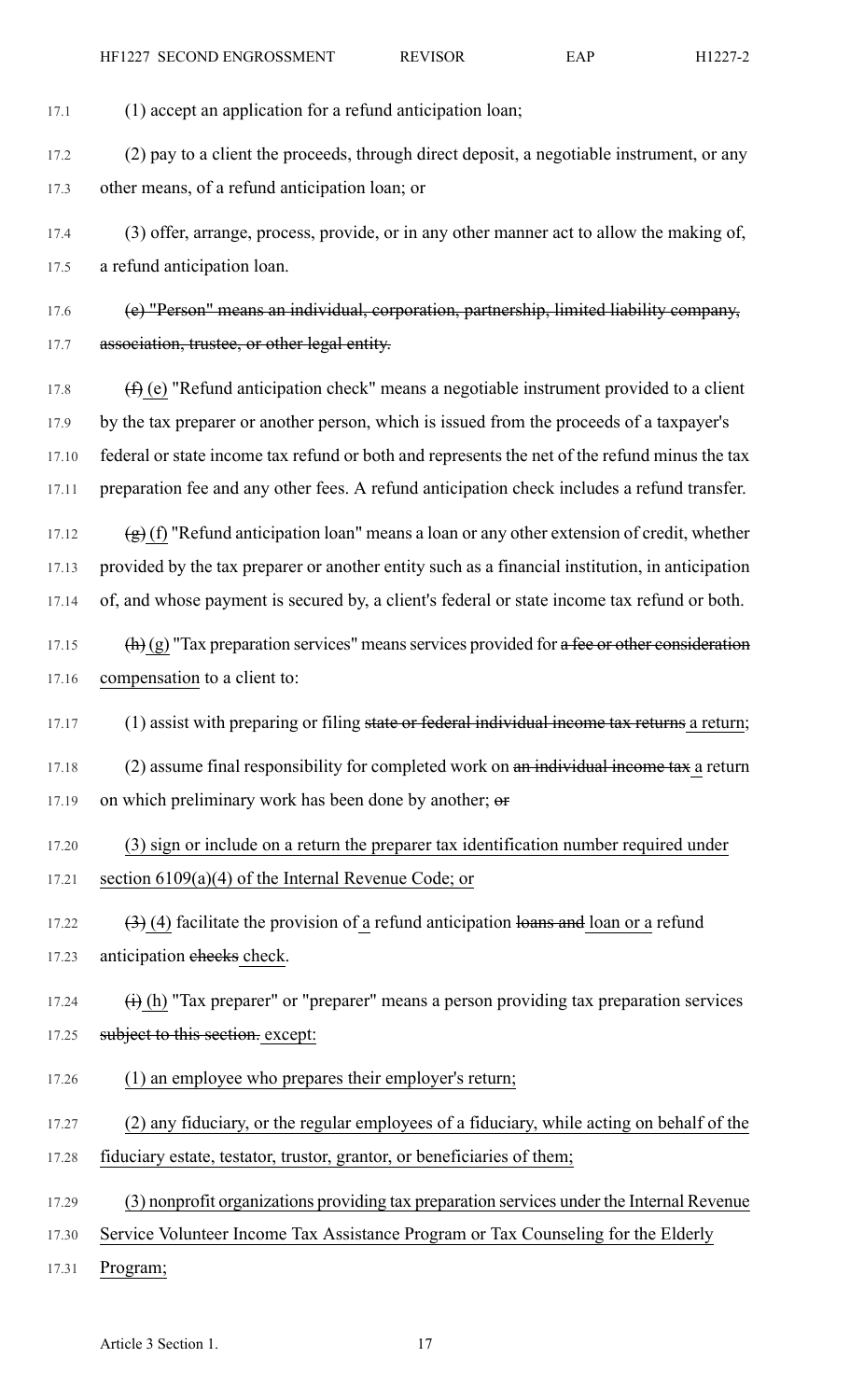| HF1227 SECOND ENGROSSMENT | <b>REVISOR</b> | EAP | H <sub>1227-2</sub> |
|---------------------------|----------------|-----|---------------------|
|---------------------------|----------------|-----|---------------------|

- 18.1 (4) a person who merely furnishes typing, reproducing, or other mechanical assistance;
- 18.2 (5) a third-party bulk filer as defined in section 290.92, subdivision 30, that is currently
- 18.3 registered with the commissioner; and
- 18.4 (6) a certified service provider as defined in section 297A.995, subdivision 2, paragraph
- 18.5 (c), that provides all of the sales tax functions for a retailer not maintaining a place of
- 18.6 business in this state as described in section 297A.66.
- 18.7 (i) Except as otherwise provided, "return" means:
- 18.8 (1) a return as defined in section 270C.01, subdivision 8;
- 18.9 (2) a claim for refund of an overpayment;
- 18.10 (3) a claim filed pursuant to chapter 290A; and
- 18.11 (4) a claim for a credit filed under section 290.0677, subdivision 1.

18.12 **EFFECTIVE DATE.** This section is effective for claims and returns filed after December 18.13 31, 2017.

18.14 Sec. 2. Minnesota Statutes 2016, section 270C.445, subdivision 3, is amended to read:

18.15 Subd. 3. **Standards of conduct.** No tax preparer shall:

18.16 (1) without good cause fail to promptly, diligently, and without unreasonable delay 18.17 complete a client's tax return;

18.18 (2) obtain the signature of a client to a  $\frac{1}{4}$  return or authorizing document that contains 18.19 blank spaces to be filled in after it has been signed;

18.20 (3) fail to sign a client's tax return when payment compensation for services rendered 18.21 has been made;

18.22 (4) fail to provide on a client's return the preparer tax identification number when required 18.23 under section 6109(a)(4) of the Internal Revenue Code or section 289A.60, subdivision 28;

- 18.24  $(4)$  (5) fail or refuse to give a client a copy of any document requiring the client's signature 18.25 within a reasonable time after the client signs the document;
- 18.26  $(5)$  (6) fail to retain for at least four years a copy of individual income tax a client's 18.27 returns;

18.28  $(6)$  (7) fail to maintain a confidential relationship with clients or former clients;

18.29  $(7)$  (8) fail to take commercially reasonable measures to safeguard a client's nonpublic 18.30 personal information;

Article 3 Sec. 2. 18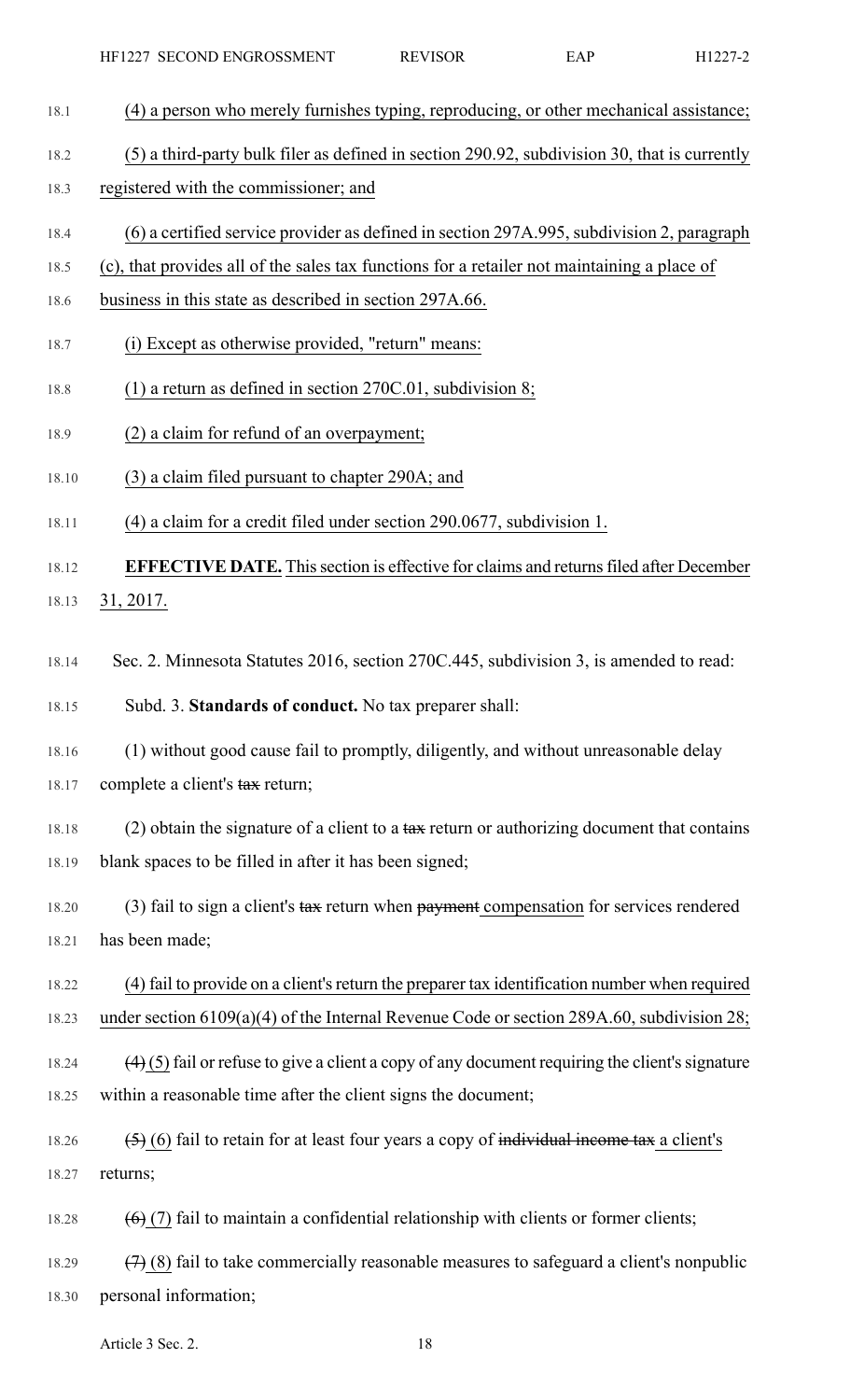- 19.1  $(8)(9)$  make, authorize, publish, disseminate, circulate, or cause to make, either directly 19.2 or indirectly, any false, deceptive, or misleading statement or representation relating to or 19.3 in connection with the offering or provision of tax preparation services; 19.4  $(9)$  (10) require a client to enter into a loan arrangement in order to complete a tax client's 19.5 return; 19.6  $(10)(11)$  claim credits or deductions on a client's tax return for which the tax preparer 19.7 knows or reasonably should know the client does not qualify; 19.8 (12) report a household income on a client's claim filed under chapter 290A that the tax 19.9 preparer knows or reasonably should know is not accurate; 19.10 (13) engage in any conduct that is subject to a penalty under section 289A.60, subdivision 19.11 13, 20, 20a, 26, or 28; 19.12 (14) whether or not acting as a taxpayer representative, fail to conform to the standards 19.13 of conduct required by Minnesota Rules, part 8052.0300, subpart 4; 19.14 (15) whether or not acting as a taxpayer representative, engage in any conduct that is 19.15 incompetent conduct under Minnesota Rules, part 8052.0300, subpart 5; 19.16 (16) whether or not acting as a taxpayer representative, engage in any conduct that is 19.17 disreputable conduct under Minnesota Rules, part 8052.0300, subpart 6; 19.18  $(11)$  (17) charge, offer to accept, or accept a fee based upon a percentage of an anticipated 19.19 refund for tax preparation services; 19.20  $(12)$  (18) under any circumstances, withhold or fail to return to a client a document 19.21 provided by the client for use in preparing the client's tax return;  $19.22$  (13) (19) establish an account in the preparer's name to receive a client's refund through 19.23 a direct deposit or any other instrument unless the client's name is also on the account, 19.24 except that a taxpayer may assign the portion of a refund representing the Minnesota 19.25 education credit available under section 290.0674 to a bank account without the client's 19.26 name, as provided under section 290.0679; 19.27  $(14)$  (20) fail to act in the best interests of the client; 19.28 (15) (21) fail to safeguard and account for any money handled for the client; 19.29  $(16)(22)$  fail to disclose all material facts of which the preparer has knowledge which 19.30 might reasonably affect the client's rights and interests;
- 19.31  $(17)$  (23) violate any provision of section 332.37;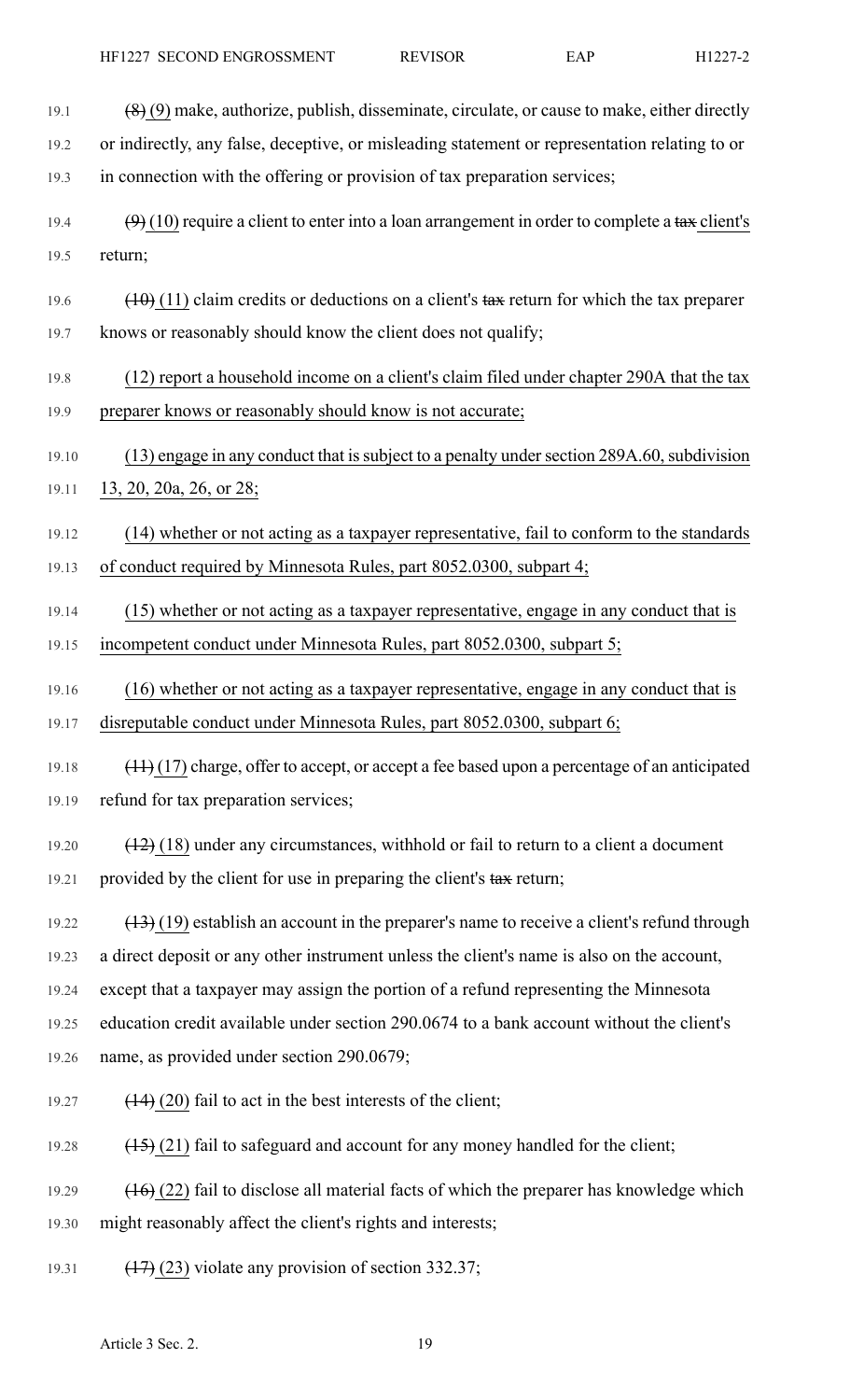20.1  $(18)(24)$  include any of the following in any document provided or signed in connection 20.2 with the provision of tax preparation services:

20.3 (i) a hold harmless clause;

20.4 (ii) a confession of judgment or a power of attorney to confess judgment against the 20.5 client or appear as the client in any judicial proceeding;

20.6 (iii) a waiver of the right to a jury trial, if applicable, in any action brought by or against 20.7 a debtor;

20.8 (iv) an assignment of or an order for payment of wages or other compensation for 20.9 services;

20.10 (v) a provision in which the client agrees not to assert any claim or defense otherwise 20.11 available;

20.12 (vi) a waiver of any provision of this section or a release of any obligation required to 20.13 be performed on the part of the tax preparer; or

20.14 (vii) a waiver of the right to injunctive, declaratory, or other equitable relief or relief on 20.15 a class basis; or

20.16  $(19)(25)$  if making, providing, or facilitating a refund anticipation loan, fail to provide 20.17 all disclosures required by the federal Truth in Lending Act, United States Code, title 15, 20.18 in a form that may be retained by the client.

20.19 **EFFECTIVE DATE.** Thissection is effective for claims and returnsfiled after December 20.20 31, 2017.

20.21 Sec. 3. Minnesota Statutes 2016, section 270C.445, subdivision 5a, is amended to read:

20.22 Subd. 5a. **Nongame wildlife checkoff.** A tax preparer must give written notice of the 20.23 option to contribute to the nongame wildlife management account in section 290.431 to 20.24 corporate clients that file an income tax return and to individual clients who file an income 20.25 tax return or property tax refund claim form under chapter 290A. This notification must be 20.26 included with information sent to the client at the same time as the preliminary worksheets 20.27 or other documents used in preparing the client'sreturn and must include a line for displaying 20.28 contributions.

20.29 **EFFECTIVE DATE.** Thissection is effective for claims and returnsfiled after December 20.30 31, 2017.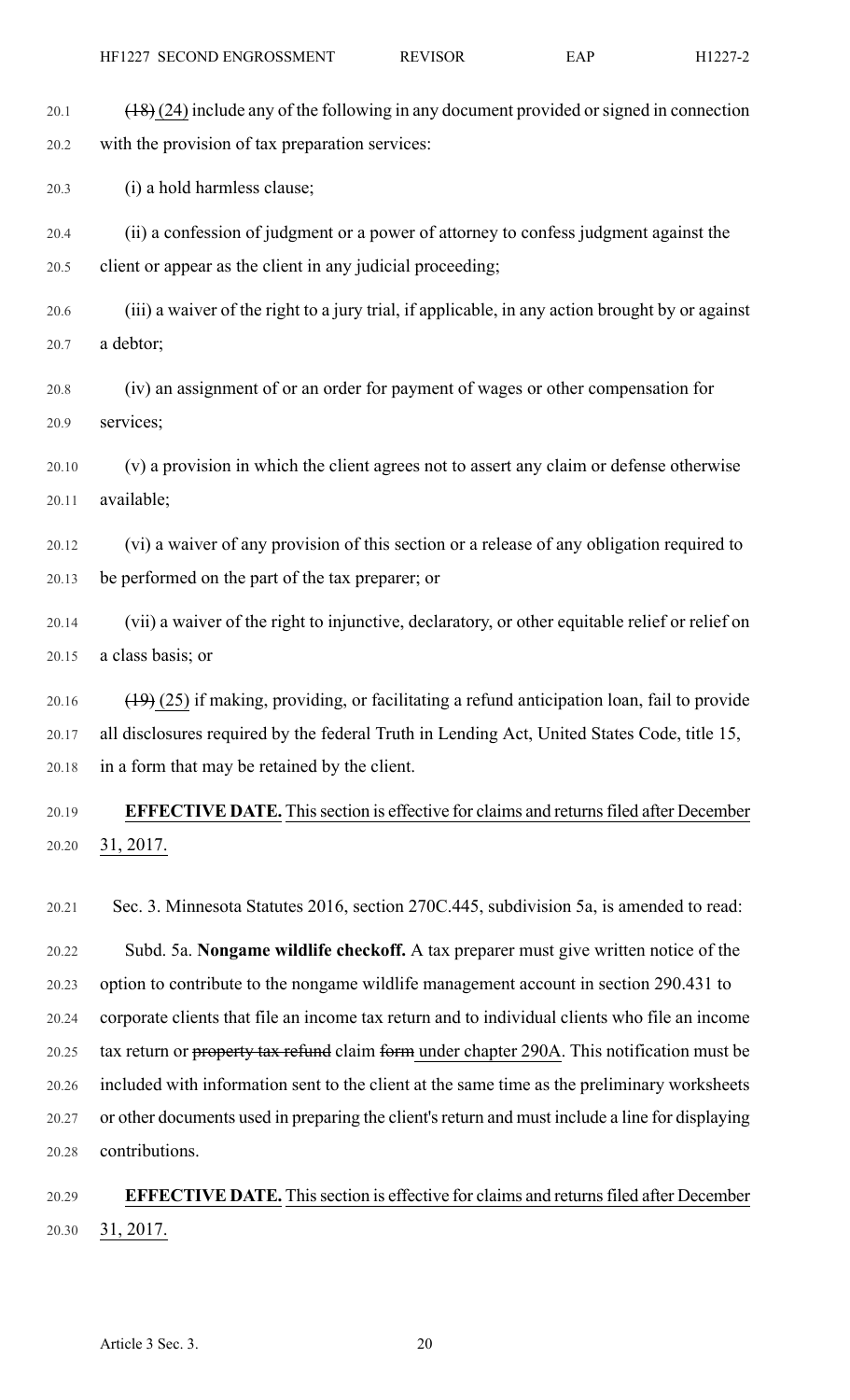| 21.1  | Sec. 4. Minnesota Statutes 2016, section 270C.445, subdivision 6, is amended to read:             |
|-------|---------------------------------------------------------------------------------------------------|
| 21.2  | Subd. 6. Enforcement; administrative order; penalties; cease and desist. (a) The                  |
| 21.3  | commissioner may impose an administrative penalty of not more than \$1,000 per violation          |
| 21.4  | of subdivision $3, 3a, 4, 5,$ or $5b$ or 5, or section 270C.4451, provided that a penalty may not |
| 21.5  | be imposed for any conduct that is also subject to the for which a tax return preparer penalties  |
| 21.6  | in penalty is imposed under section 289A.60, subdivision 13. The commissioner may                 |
| 21.7  | terminate a tax preparer's authority to transmit returns electronically to the state, if the      |
| 21.8  | commissioner determines the tax preparer engaged in a pattern and practice of violating           |
| 21.9  | this section. Imposition of a penalty under this subdivision paragraph is subject to the          |
| 21.10 | contested case procedure under chapter 14. The commissioner shall collect the penalty in          |
| 21.11 | the same manner as the income tax. There is no right to make a claim for refund under             |
| 21.12 | section 289A.50 of the penalty imposed under this paragraph. Penalties imposed under this         |
| 21.13 | subdivision paragraph are public data.                                                            |
| 21.14 | (b) In addition to the penalty under paragraph (a), if the commissioner determines that           |
| 21.15 | a tax preparer has violated subdivision 3 or 5, or section 270C.4451, the commissioner may        |
| 21.16 | issue an administrative order to the tax preparer requiring the tax preparer to cease and         |
| 21.17 | desist from committing the violation. The administrative order may include an administrative      |
| 21.18 | penalty provided in paragraph (a).                                                                |
| 21.19 | (c) If the commissioner issues an administrative order under paragraph (b), the                   |
| 21.20 | commissioner must send the order to the tax preparer addressed to the last known address          |
| 21.21 | of the tax preparer.                                                                              |
| 21.22 | (d) A cease and desist order under paragraph (b) must:                                            |
| 21.23 | (1) describe the act, conduct, or practice committed and include a reference to the law           |
| 21.24 | that the act, conduct, or practice violates; and                                                  |
| 21.25 | (2) provide notice that the tax preparer may request a hearing as provided in this                |
| 21.26 | subdivision.                                                                                      |
| 21.27 | (e) Within 30 days after the commissioner issues an administrative order under paragraph          |
| 21.28 | (b), the tax preparer may request a hearing to review the commissioner's action. The request      |
| 21.29 | for hearing must be made in writing and must be served on the commissioner at the address         |
| 21.30 | specified in the order. The hearing request must specifically state the reasons for seeking       |
| 21.31 | review of the order. The date on which a request for hearing is served by mail is the postmark    |
| 21.32 | date on the envelope in which the request for hearing is mailed.                                  |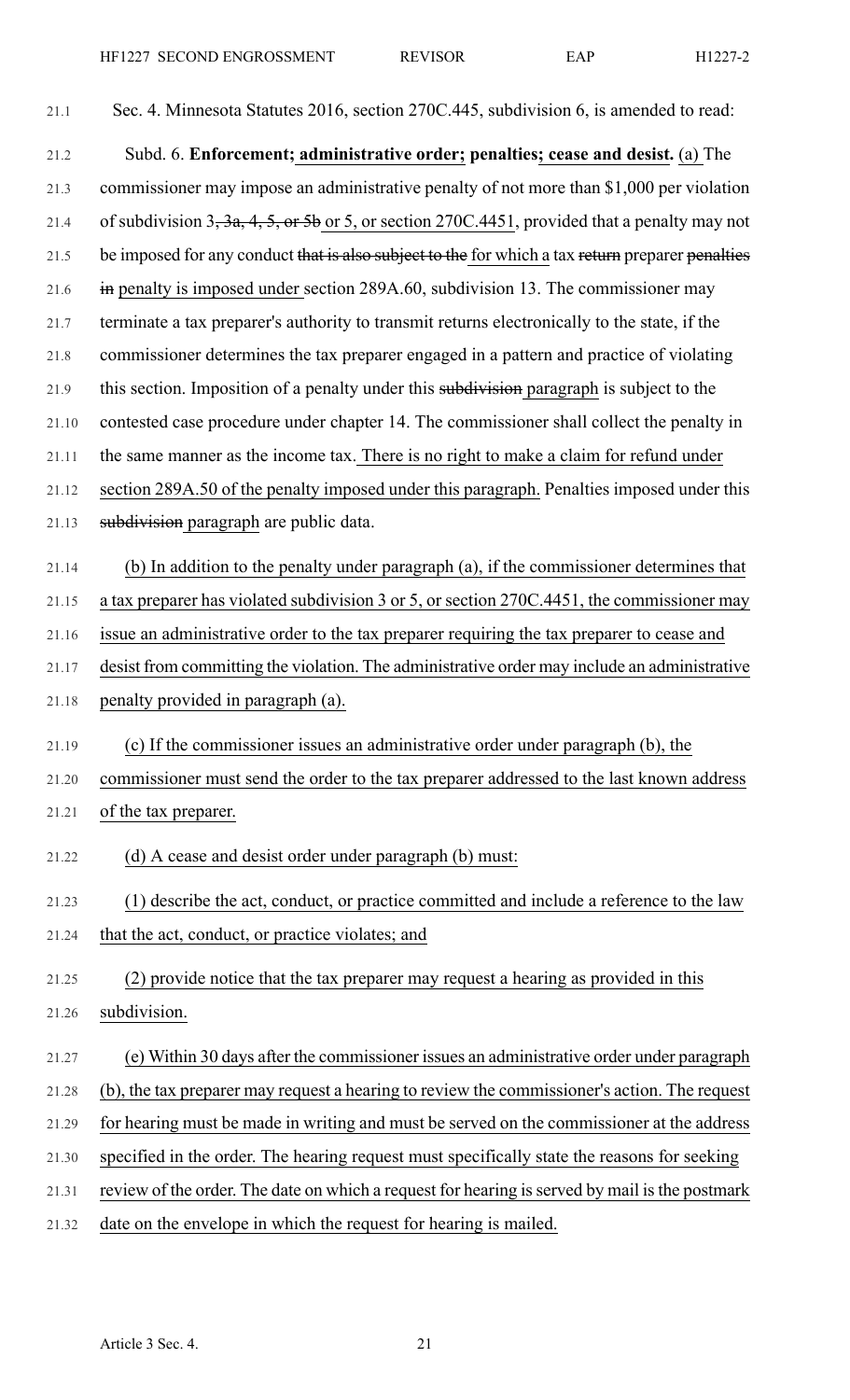22.1 (f) If a tax preparer does not timely request a hearing regarding an administrative order 22.2 issued under paragraph (b), the order becomes a final order of the commissioner and is not 22.3 subject to review by any court or agency. 22.4 (g) If a tax preparer timely requests a hearing regarding an administrative order issued 22.5 under paragraph (b), the hearing must be commenced within ten days after the commissioner 22.6 receives the request for a hearing. 22.7 (h) A hearing timely requested under paragraph (e) is subject to the contested case 22.8 procedure under chapter 14, as modified by this subdivision. The administrative law judge 22.9 must issue a report containing findings of fact, conclusions of law, and a recommended 22.10 order within ten days after the completion of the hearing, the receipt of late-filed exhibits, 22.11 or the submission of written arguments, whichever is later. 22.12 (i) Within five days of the date of the administrative law judge's report issued under 22.13 paragraph (h), any party aggrieved by the administrative law judge's report may submit 22.14 written exceptions and arguments to the commissioner. Within 15 days after receiving the 22.15 administrative law judge's report, the commissioner must issue an order vacating, modifying, 22.16 or making final the administrative order. 22.17 (j) The commissioner and the tax preparer requesting a hearing may by agreement 22.18 lengthen any time periods prescribed in paragraphs (g) to (i). 22.19 (k) An administrative order issued under paragraph (b) is in effect until it is modified 22.20 or vacated by the commissioner or an appellate court. The administrative hearing provided 22.21 by paragraphs(e) to (i) and any appellate judicial review as provided in chapter 14 constitute 22.22 the exclusive remedy for a tax preparer aggrieved by the order. 22.23 (l) The commissioner may impose an administrative penalty, in addition to the penalty 22.24 under paragraph (a), up to \$5,000 per violation of a cease and desist order issued under 22.25 paragraph (b). Imposition of a penalty under this paragraph is subject to the contested case 22.26 procedure under chapter 14. Within 30 days after the commissioner imposes a penalty under 22.27 this paragraph, the tax preparer assessed the penalty may request a hearing to review the 22.28 penalty order. The request for hearing must be made in writing and must be served on the 22.29 commissioner at the address specified in the order. The hearing request must specifically 22.30 state the reasons for seeking review of the order. The cease and desist order issued under 22.31 paragraph (b) is not subject to review in a proceeding to challenge the penalty order under 22.32 this paragraph. The date on which a request for hearing is served by mail is the postmark 22.33 date on the envelope in which the request for hearing is mailed. If the tax preparer does not 22.34 timely request a hearing, the penalty order becomes a final order of the commissioner and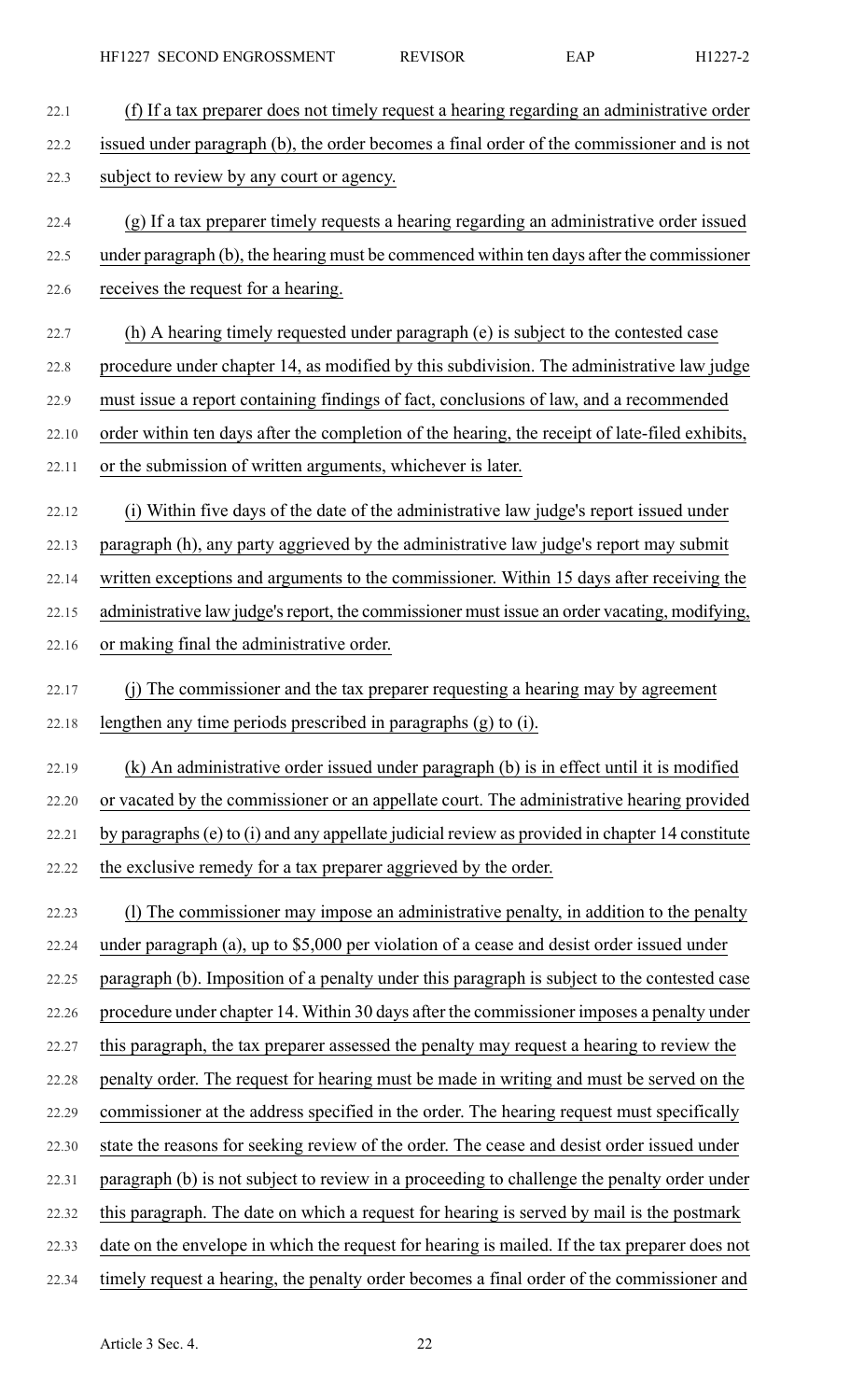23.1 is not subject to review by any court or agency. A penalty imposed by the commissioner

23.2 under this paragraph may be collected and enforced by the commissioner as an income tax

23.3 liability. There is no right to make a claim for refund under section 289A.50 of the penalty

23.4 imposed under this paragraph. A penalty imposed under this paragraph is public data.

- 23.5 (m) If a tax preparer violates a cease and desist order issued under paragraph (b), the
- 23.6 commissioner may terminate the tax preparer's authority to transmit returns electronically
- 23.7 to the state. Termination under this paragraph is public data.
- 23.8 (n) A cease and desist order issued under paragraph (b) is public data when it is a final 23.9 order.
- 23.10 (o) Notwithstanding any other law, the commissioner may impose a penalty or take other
- 23.11 action under this subdivision against a tax preparer, with respect to a return, within the

23.12 period to assess tax on that return as provided by section 289A.38.

23.13 (p) Notwithstanding any other law, the imposition of a penalty or any other action against

23.14 a tax preparer under this subdivision, other than with respect to a return, must be taken by

- 23.15 the commissioner within five years of the violation of statute.
- 23.16 **EFFECTIVE DATE.** Thissection is effective for claims and returnsfiled after December 23.17 31, 2017.

23.18 Sec. 5. Minnesota Statutes 2016, section 270C.445, subdivision 6a, is amended to read:

23.19 Subd. 6a. **Exchange of data; State Board of Accountancy.** The State Board of 23.20 Accountancy shall refer to the commissioner complaints it receives about tax preparers who 23.21 are not subject to the jurisdiction of the State Board of Accountancy and who are alleged 23.22 to have violated the provisions of subdivisions 3, 3a, 4, 4a, 4b, 5, and 5b this section, except 23.23 subdivision 5a, or section 270C.4451.

23.24 **EFFECTIVE DATE.** Thissection is effective for claims and returnsfiled after December 23.25 31, 2017.

23.26 Sec. 6. Minnesota Statutes 2016, section 270C.445, subdivision 6b, is amended to read:

23.27 Subd. 6b. **Exchange of data; Lawyers Board of Professional Responsibility.** The 23.28 Lawyers Board of Professional Responsibility may refer to the commissioner complaints 23.29 it receives about tax preparers who are not subject to its jurisdiction and who are alleged to 23.30 have violated the provisions of subdivisions  $3, 3a, 4, 4a, 4b, 5$ , and 5b this section, except 23.31 subdivision 5a, or section 270C.4451.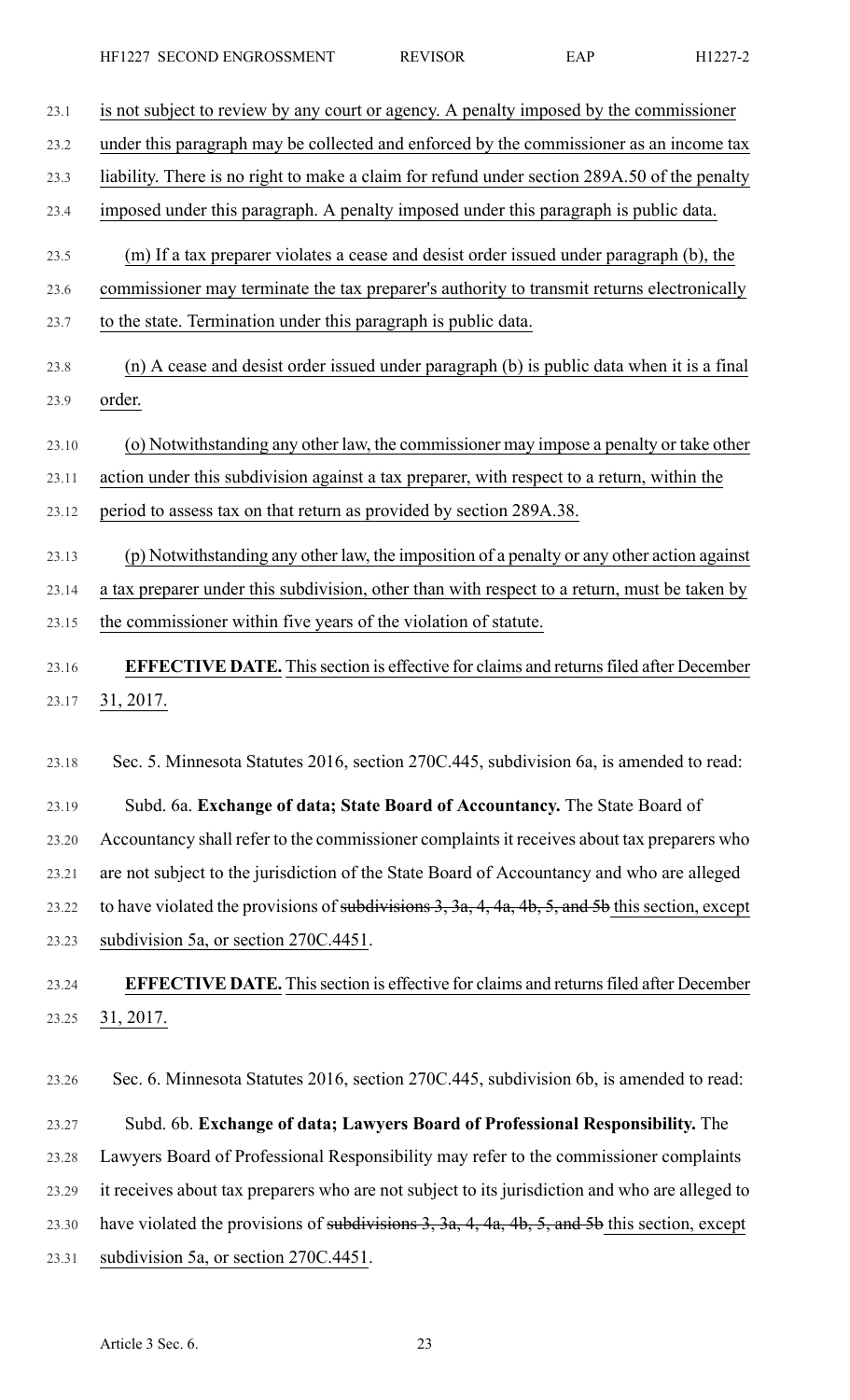HF1227 SECOND ENGROSSMENT REVISOR EAP H1227-2

| <b>EFFECTIVE DATE.</b> This section is effective for claims and returns filed after December  |
|-----------------------------------------------------------------------------------------------|
| 31, 2017.                                                                                     |
|                                                                                               |
| Sec. 7. Minnesota Statutes 2016, section 270C.445, subdivision 6c, is amended to read:        |
| Subd. 6c. Exchange of data; commissioner. The commissioner shall refer information            |
| and complaints about tax preparers who are alleged to have violated the provisions of         |
| subdivisions $3, 3a, 4, 4a, 4b, 5,$ and $5b$ this section, except subdivision 5a, or section  |
| 270C.4451, to:                                                                                |
| (1) the State Board of Accountancy, if the tax preparer is under its jurisdiction; and        |
| (2) the Lawyers Board of Professional Responsibility, if the tax preparer is under its        |
| jurisdiction.                                                                                 |
| <b>EFFECTIVE DATE.</b> This section is effective for claims and returns filed after December  |
| 31, 2017.                                                                                     |
|                                                                                               |
| Sec. 8. Minnesota Statutes 2016, section 270C.445, subdivision 7, is amended to read:         |
| Subd. 7. <b>Enforcement; civil actions.</b> (a) Any violation of this section or section      |
| 270C.4451 is an unfair, deceptive, and unlawful trade practice within the meaning of section  |
| 8.31. An action taken under this section is in the public interest.                           |
| (b) A client may bring a civil action seeking redress for a violation of this section in the  |
| conciliation or the district court of the county in which unlawful action is alleged to have  |
| been committed or where the respondent resides or has a principal place of business.          |
| (c) A court finding for the plaintiff must award:                                             |
| (1) actual damages;                                                                           |
| (2) incidental and consequential damages;                                                     |
| (3) statutory damages of twice the sum of: (i) the tax preparation fees; and (ii) if the      |
| plaintiff violated subdivision 3a, 4, or 5b section $270C.4451$ , subdivision 1, 2, or 5, all |
| interest and fees for a refund anticipation loan;                                             |
| (4) reasonable attorney fees;                                                                 |
|                                                                                               |
| $(5)$ court costs; and                                                                        |
| (6) any other equitable relief as the court considers appropriate.                            |
| <b>EFFECTIVE DATE.</b> This section is effective for claims and returns filed after December  |
| 31, 2017.                                                                                     |
| Article 3 Sec. 8.<br>24                                                                       |
|                                                                                               |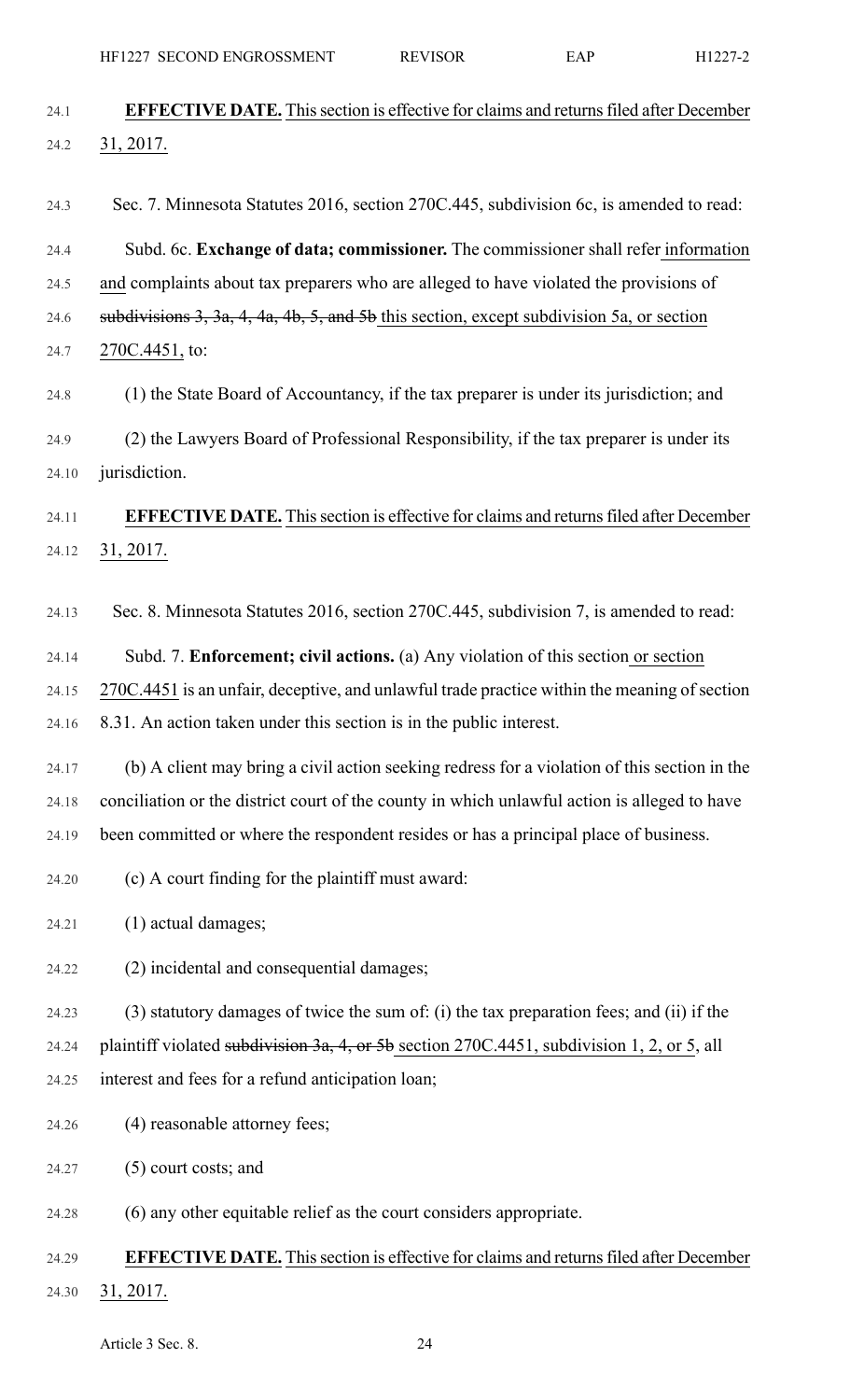| 25.1  | Sec. 9. Minnesota Statutes 2016, section 270C.445, subdivision 8, is amended to read:                             |
|-------|-------------------------------------------------------------------------------------------------------------------|
| 25.2  | Subd. 8. Limited exemptions. (a) Except as provided in paragraph (b), the provisions                              |
| 25.3  | of this section, except for subdivisions $3a$ , $4$ , and $5b$ , subdivisions $3$ ; $5$ ; $5a$ ; $6$ , paragraphs |
| 25.4  | (a) to (n); and 7, do not apply to:                                                                               |
| 25.5  | $(1)$ an attorney admitted to practice under section 481.01;                                                      |
| 25.6  | (2) a registered accounting practitioner, a registered accounting practitioner firm, a                            |
| 25.7  | certified public accountant, or other person who is subject to the jurisdiction of the State                      |
| 25.8  | Board of Accountancy a certified public accountant firm, licensed in accordance with chapter                      |
| 25.9  | 326A;                                                                                                             |
| 25.10 | (3) an enrolled agent who has passed the special enrollment examination administered                              |
| 25.11 | by the Internal Revenue Service; or                                                                               |
| 25.12 | (4) anyone a person who provides, or assists in providing, tax preparation services within                        |
| 25.13 | the scope of duties as an employee or supervisor under the direction or supervision of a                          |
| 25.14 | person who is exempt under this subdivision-; or                                                                  |
| 25.15 | (5) a person acting as a supervisor to a tax preparer who is exempt under this subdivision.                       |
| 25.16 | (b) The provisions of subdivisions 3; 6, paragraphs (a) to (n); and 7, apply to a tax                             |
| 25.17 | preparer who would otherwise be exempt under paragraph (a) if the tax preparer has:                               |
| 25.18 | (1) had a professional license suspended or revoked for cause, not including a failure to                         |
| 25.19 | pay a professional licensing fee, by any authority of any state, territory, or possession of                      |
| 25.20 | the United States, including a commonwealth, or the District of Columbia, any federal court                       |
| 25.21 | of record, or any federal agency, body, or board;                                                                 |
| 25.22 | (2) irrespective of whether an appeal has been taken, been convicted of any crime                                 |
| 25.23 | involving dishonesty or breach of trust;                                                                          |
| 25.24 | (3) been censured, suspended, or disbarred under United States Treasury Department                                |
| 25.25 | Circular 230;                                                                                                     |
| 25.26 | (4) been sanctioned by a court of competent jurisdiction, whether in a civil or criminal                          |
| 25.27 | proceeding, including suits for injunctive relief, relating to any taxpayer's tax liability or                    |
| 25.28 | the tax preparer's own tax liability, for:                                                                        |
| 25.29 | (i) instituting or maintaining proceedings primarily for delay;                                                   |
| 25.30 | (ii) advancing frivolous or groundless arguments; or                                                              |
| 25.31 | (iii) failing to pursue available administrative remedies; or                                                     |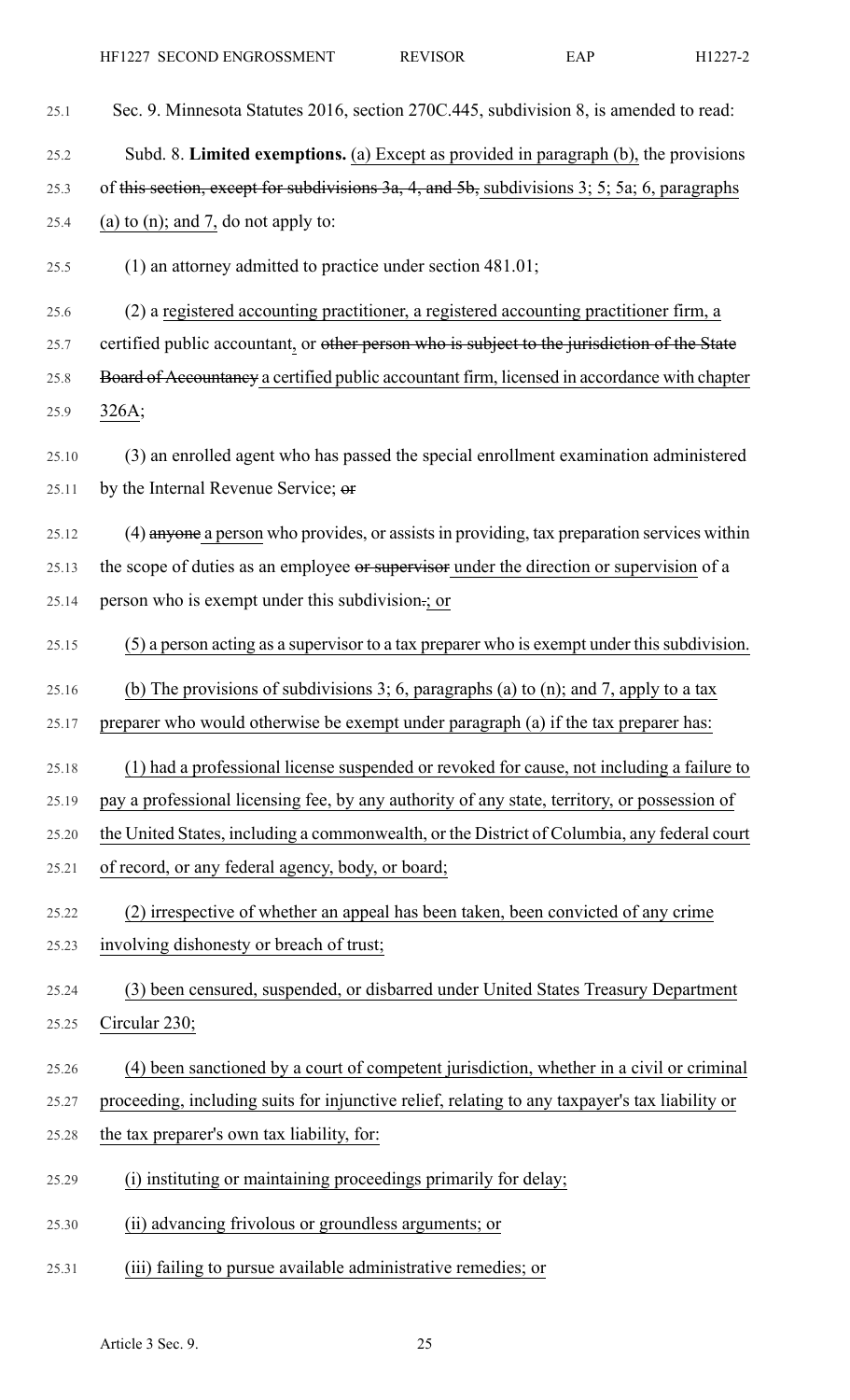| 26.1  | (5) demonstrated a pattern of willful disreputable conduct by:                                |
|-------|-----------------------------------------------------------------------------------------------|
| 26.2  | (i) failing to file a return that the tax preparer was required to file annually for two of   |
| 26.3  | the three immediately preceding tax periods; or                                               |
| 26.4  | (ii) failing to file a return that the tax preparer was required to file more frequently than |
| 26.5  | annually for three of the six immediately preceding tax periods.                              |
| 26.6  | <b>EFFECTIVE DATE.</b> This section is effective for claims and returns filed after December  |
| 26.7  | 31, 2017.                                                                                     |
|       |                                                                                               |
| 26.8  | Sec. 10. Minnesota Statutes 2016, section 270C.445, is amended by adding a subdivision        |
| 26.9  | to read:                                                                                      |
| 26.10 | Subd. 9. Powers additional. The powers and authority granted in this section are in           |
| 26.11 | addition to all other powers of the commissioner. The use of the powers granted in this       |
| 26.12 | section does not preclude the use of any other power or authority of the commissioner.        |
| 26.13 | <b>EFFECTIVE DATE.</b> This section is effective for claims and returns filed after December  |
| 26.14 | 31, 2017.                                                                                     |
|       |                                                                                               |
| 26.15 | Sec. 11. Minnesota Statutes 2016, section 270C.446, subdivision 2, is amended to read:        |
| 26.16 | Subd. 2. Required and excluded tax preparers. (a) Subject to the limitations of               |
| 26.17 | paragraph (b), the commissioner must publish lists of tax preparers as defined in section     |
| 26.18 | 289A.60, subdivision 13, paragraph (f) 270C.445, subdivision 2, paragraph (h), who have       |
| 26.19 | been:                                                                                         |
| 26.20 | $(1)$ convicted under section 289A.63 for returns or claims prepared as a tax preparer or;    |
| 26.21 | (2) assessed penalties in excess of \$1,000 under section 289A.60, subdivision 13,            |
| 26.22 | paragraph $(a)$ .;                                                                            |
| 26.23 | (3) convicted for identity theft under section 609.527, or a similar statute, for a return    |
| 26.24 | filed with the commissioner, the Internal Revenue Service, or another state;                  |
| 26.25 | $(4)$ assessed a penalty under section 270C.445, subdivision 6, paragraph (a), in excess      |
| 26.26 | of \$1,000;                                                                                   |
| 26.27 | (5) issued a cease and desist order under section 270C.445, subdivision 6, paragraph          |
| 26.28 | (b), that has become a final order; or                                                        |
| 26.29 | (6) assessed a penalty under section 270C.445, subdivision 6, paragraph (1), for violating    |
| 26.30 | a cease and desist order.                                                                     |
|       |                                                                                               |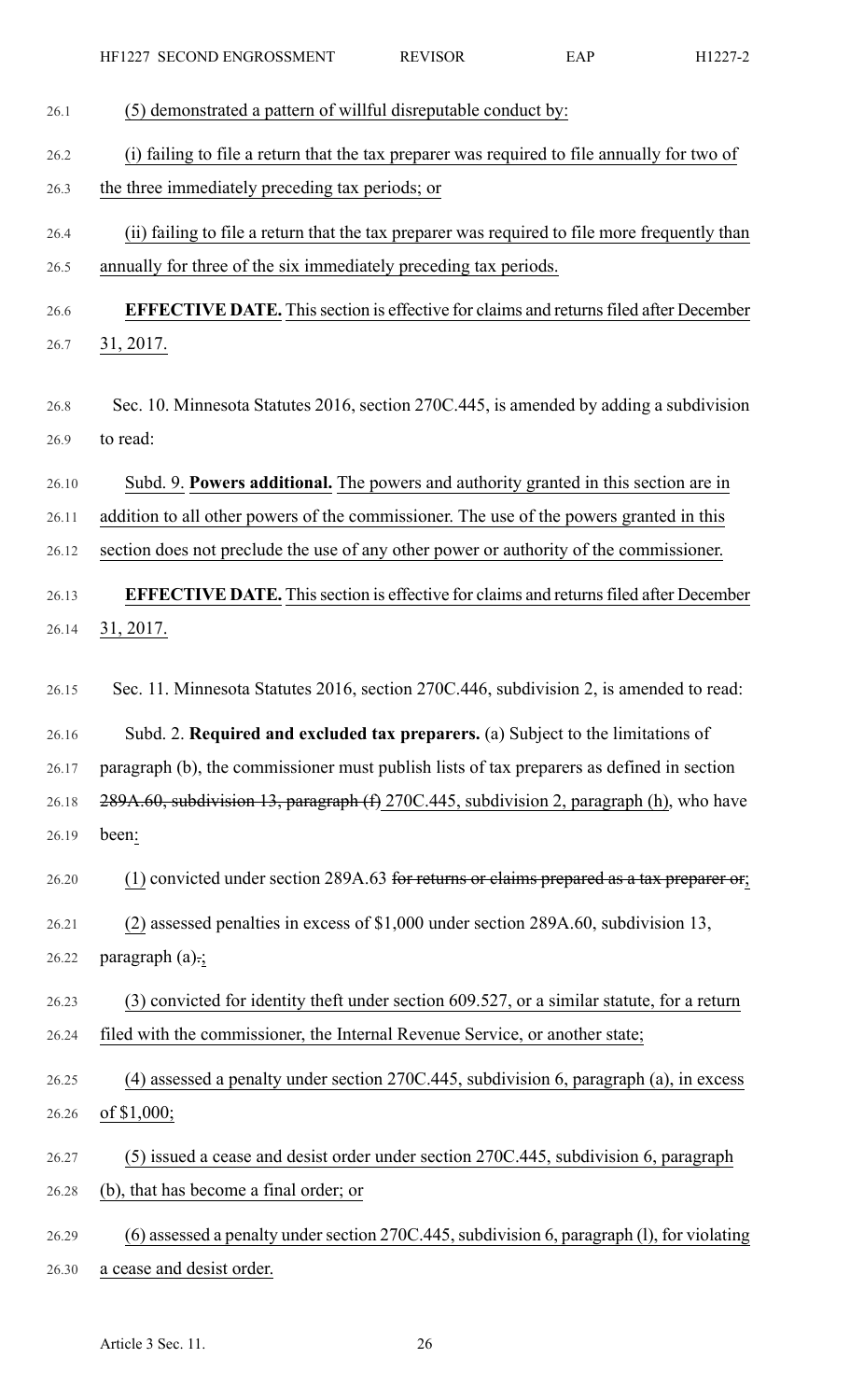HF1227 SECOND ENGROSSMENT REVISOR EAP H1227-2

| 27.1  | (b) For the purposes of this section, tax preparers are not subject to publication if:                  |
|-------|---------------------------------------------------------------------------------------------------------|
| 27.2  | $(1)$ an administrative or court action contesting the or appealing a penalty described in              |
| 27.3  | paragraph (a), clause $(2)$ , $(4)$ , or $(6)$ , has been filed or served and is unresolved at the time |
| 27.4  | when notice would be given under subdivision 3;                                                         |
| 27.5  | (2) an appeal period to contest the a penalty described in paragraph (a), clause $(2)$ , $(4)$ ,        |
| 27.6  | or $(6)$ , has not expired; or                                                                          |
| 27.7  | $(3)$ the commissioner has been notified that the tax preparer is deceased.;                            |
| 27.8  | (4) an appeal period to contest a cease and desist order issued under section 270C.445,                 |
| 27.9  | subdivision 6, paragraph (b), has not expired;                                                          |
| 27.10 | (5) an administrative or court action contesting or appealing a cease and desist order                  |
| 27.11 | issued under section 270C.445, subdivision 6, paragraph (b), has been filed or served and               |
| 27.12 | is unresolved at the time when notice would be given under subdivision 3;                               |
| 27.13 | (6) a direct appeal of a conviction described in paragraph (a), clause $(1)$ or $(3)$ , has been        |
| 27.14 | filed or served and is unresolved at the time when the notice would be given under                      |
| 27.15 | subdivision 3; or                                                                                       |
| 27.16 | (7) an appeal period to contest a conviction described in paragraph (a), clause (1) or (3),             |
| 27.17 | has not expired.                                                                                        |
| 27.18 | <b>EFFECTIVE DATE.</b> This section is effective for claims and returns filed after December            |
| 27.19 | 31, 2017.                                                                                               |
| 27.20 | Sec. 12. Minnesota Statutes 2016, section 270C.446, subdivision 3, is amended to read:                  |
| 27.21 | Subd. 3. Notice to tax preparer. (a) At least 30 days before publishing the name of a                   |
| 27.22 | tax preparer subject to penalty publication under this section, the commissioner shall mail             |
| 27.23 | a written notice to the tax preparer, detailing the amount and nature of each penalty basis             |
| 27.24 | for the publication and the intended publication of the information listed in subdivision 4             |
| 27.25 | related to the penalty. The notice must be mailed by first class and certified mail sent to the         |
| 27.26 | tax preparer addressed to the last known address of the tax preparer. The notice must include           |
| 27.27 | information regarding the exceptions listed in subdivision 2, paragraph (b), and must state             |
| 27.28 | that the tax preparer's information will not be published if the tax preparer provides                  |
| 27.29 | information establishing that subdivision 2, paragraph (b), prohibits publication of the tax            |
| 27.30 | preparer's name.                                                                                        |
| 27.31 | (b) Thirty days after the notice is mailed and if the tax preparer has not proved to the                |

27.32 commissioner that subdivision 2, paragraph (b), prohibits publication, the commissioner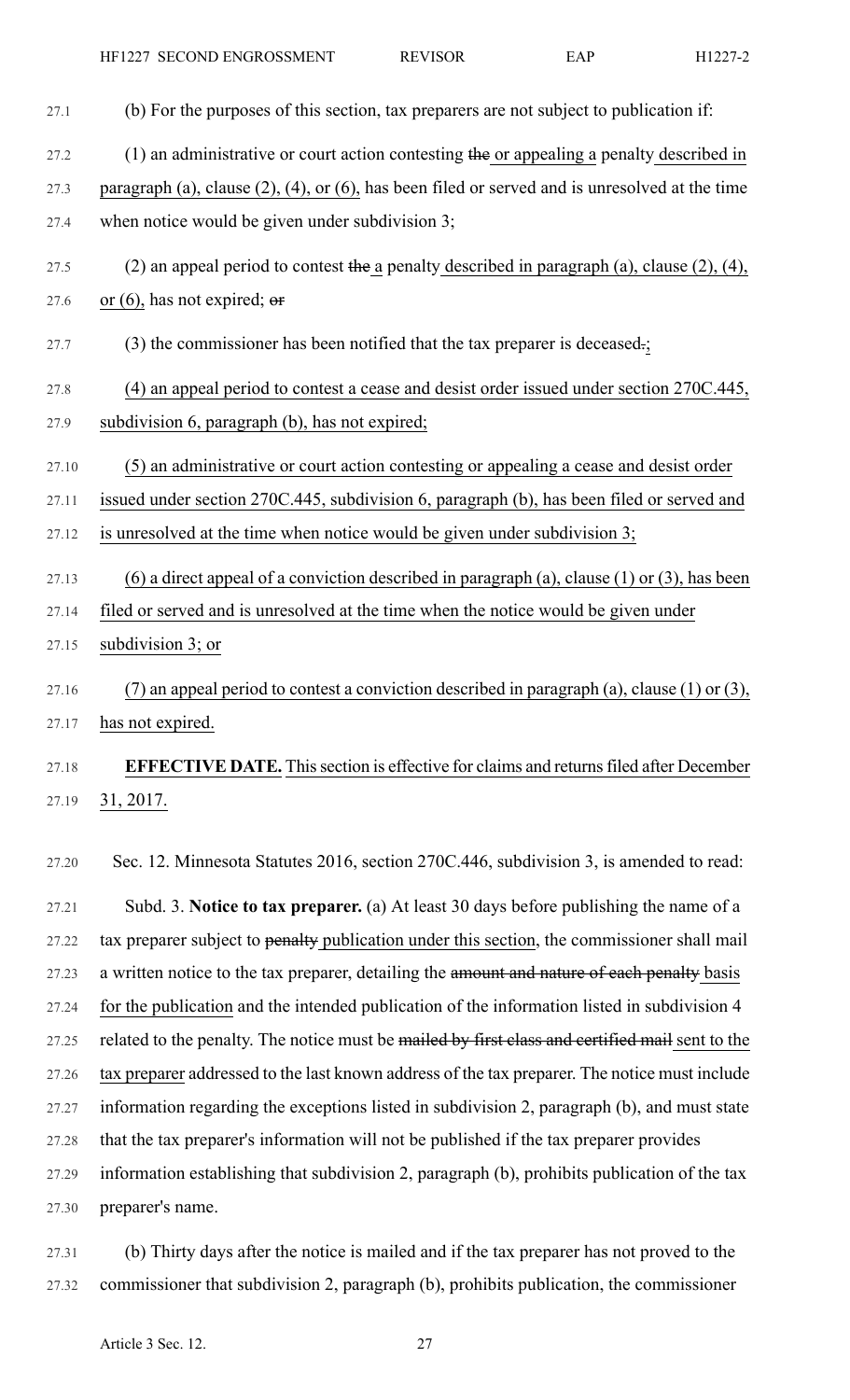28.1 may publish in a list of tax preparers subject to penalty the information about the tax preparer 28.2 that is listed in subdivision 4.

# 28.3 **EFFECTIVE DATE.** Thissection is effective for claims and returnsfiled after December 28.4 31, 2017.

28.5 Sec. 13. Minnesota Statutes 2016, section 270C.446, subdivision 4, is amended to read:

28.6 Subd. 4. **Form of list.** The list may be published by any medium or method. The list 28.7 must contain the name, associated business name or names, address or addresses, and 28.8 violation or violations for which a penalty was imposed of that make each tax preparer 28.9 subject to penalty publication.

# 28.10 **EFFECTIVE DATE.** Thissection is effective for claims and returnsfiled after December 28.11 31, 2017.

28.12 Sec. 14. Minnesota Statutes 2016, section 270C.446, subdivision 5, is amended to read:

28.13 Subd. 5. **Removal from list.** The commissioner shall remove the name of a tax preparer 28.14 from the list of tax preparers published under this section:

28.15 (1) when the commissioner determines that the name was included on the list in error;

28.16 (2) within  $90$  days three years after the preparer has demonstrated to the commissioner 28.17 that the preparer fully paid all fines and penalties imposed, served any suspension, satisfied 28.18 any sentence imposed, successfully completed any probationary period imposed, and 28.19 successfully completed any remedial actions required by the commissioner, the State Board 28.20 of Accountancy, or the Lawyers Board of Professional Responsibility; or

28.21 (3) when the commissioner has been notified that the tax preparer is deceased.

# 28.22 **EFFECTIVE DATE.** Thissection is effective for claims and returnsfiled after December 28.23 31, 2017.

28.24 Sec. 15. Minnesota Statutes 2016, section 270C.447, subdivision 1, is amended to read: 28.25 Subdivision 1. **Commencement of action.** (a) Whenever it appearsto the commissioner 28.26 that a tax preparer doing business in Minnesota has engaged in any conduct described in 28.27 subdivision 2, a civil action in the name of the state of Minnesota may be commenced to 28.28 enjoin any person who is a tax return preparer doing business in this state from further 28.29 engaging in any conduct described in subdivision 2 the conduct and enforce compliance. 28.30 (b) An action under this subdivision must be brought by the attorney general in: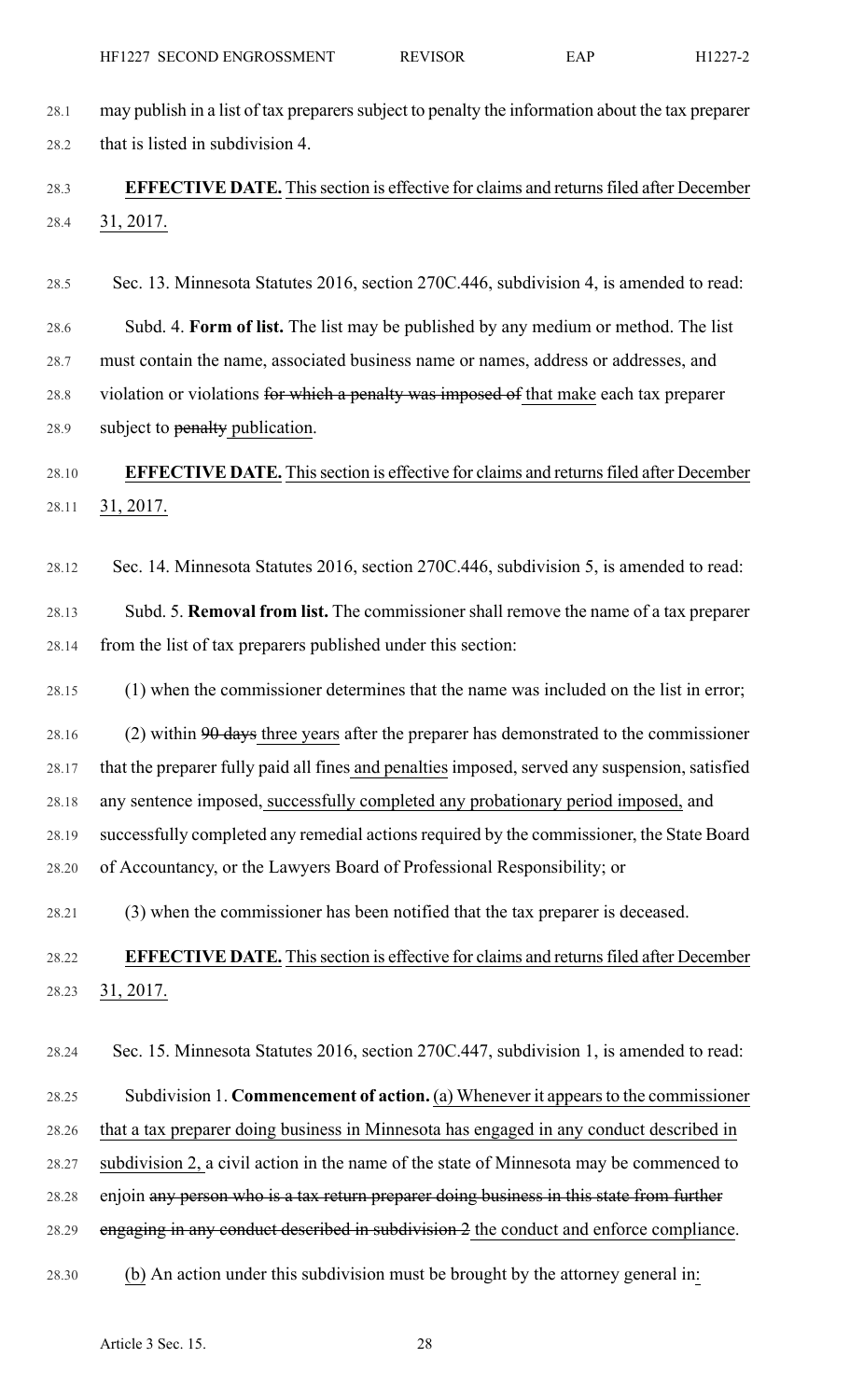# 29.1 (1) the district court for the judicial district of the tax return preparer's residence or 29.2 principal place of business, or in which the;

29.3 (2) the district court for the judicial district of the residence of any taxpayer with respect 29.4 to whose tax return the action is brought resides; or

### 29.5 (3) Ramsey County District Court.

29.6 (c) The court may exercise its jurisdiction over the action separate and apart from any

29.7 other action brought by the state of Minnesota against the tax return preparer or any taxpayer.

29.8 The court must grant a permanent injunction or other appropriate relief if the commissioner

29.9 shows that the person has engaged in conduct constituting a violation of a law administered

29.10 by the commissioner or a cease and desist order issued by the commissioner. The

29.11 commissioner shall not be required to show irreparable harm.

29.12 **EFFECTIVE DATE.** Thissection is effective for claims and returnsfiled after December 29.13 31, 2017.

29.14 Sec. 16. Minnesota Statutes 2016, section 270C.447, subdivision 2, is amended to read:

29.15 Subd. 2. **Injunction prohibiting specific conduct.** In an action under subdivision 1, 29.16 the court may enjoin the person from further engaging in that conduct if the court finds that 29.17 a tax return preparer has:

29.18 (1) engaged in any conduct subject to a civil penalty under section 289A.60  $\sigma$ , a criminal 29.19 penalty under section 289A.63, or a criminal penalty under section 609.527 or a similar 29.20 statute for a return filed with the commissioner, the Internal Revenue Service, or another 29.21 state;

29.22 (2) misrepresented the preparer's eligibility to practice before the Department of Revenue, 29.23 or otherwise misrepresented the preparer's experience or education as a tax return preparer;

29.24 (3) guaranteed the payment of any tax refund or the allowance of any tax credit;  $\theta$ 

29.25 (4) violated a cease and desist order issued by the commissioner; or

29.26  $(4)$  (5) engaged in any other fraudulent or deceptive conduct that substantially interferes 29.27 with the proper administration of a law administered by the commissioner, and injunctive 29.28 relief is appropriate to prevent the recurrence of that conduct,.

29.29 the court may enjoin the person from further engaging in that conduct.

# 29.30 **EFFECTIVE DATE.** Thissection is effective for claims and returnsfiled after December 29.31 31, 2017.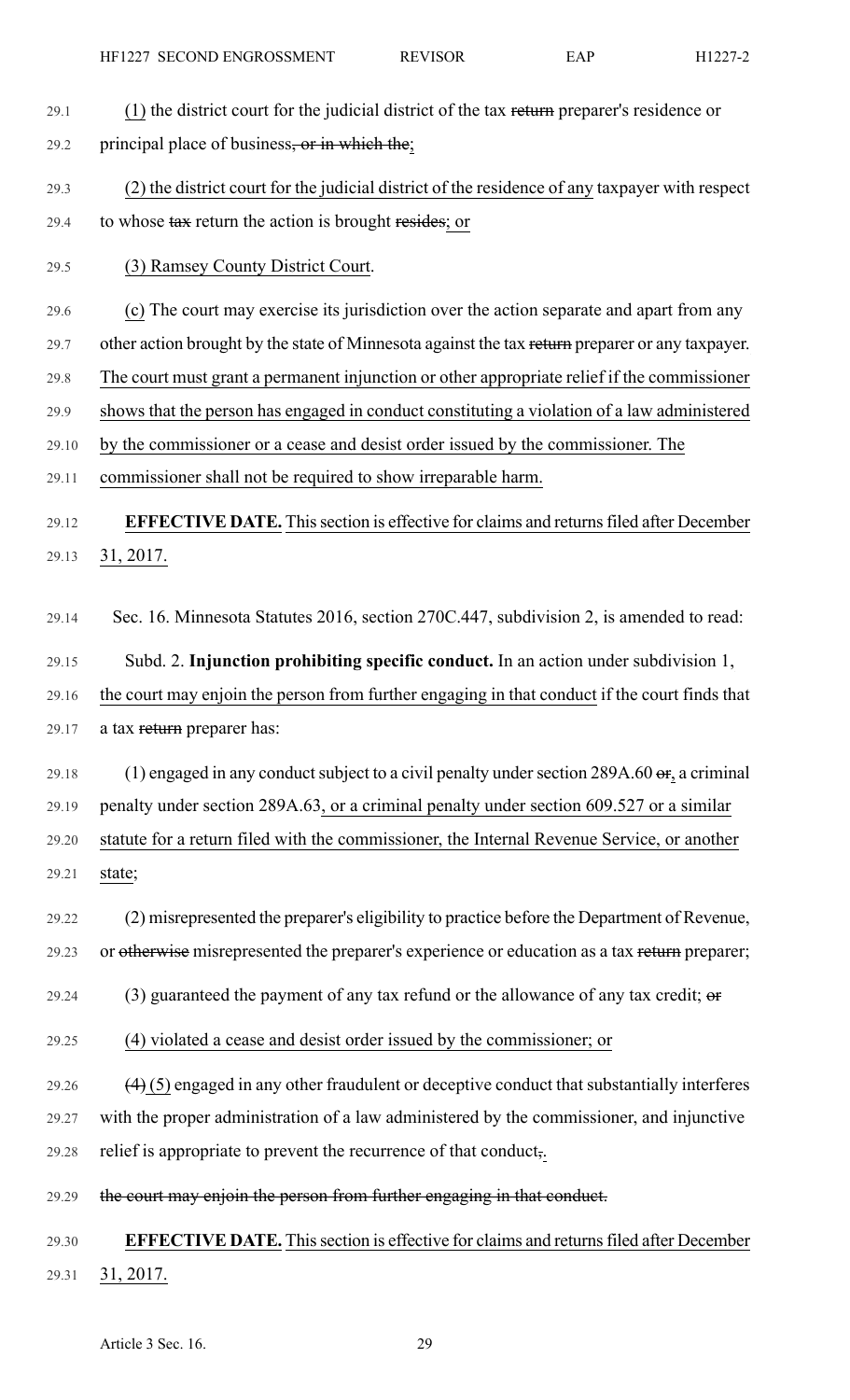30.1 Sec. 17. Minnesota Statutes 2016, section 270C.447, subdivision 3, is amended to read:

30.2 Subd. 3. **Injunction prohibiting all business activities.** If the court finds that a tax 30.3 return preparer has continually or repeatedly engaged in conduct described in subdivision 30.4 2, and that an injunction prohibiting that conduct would not be sufficient to prevent the 30.5 person's interference with the proper administration of a law administered by the 30.6 commissioner, the court may enjoin the person from acting as a tax return preparer. The 30.7 court may not enjoin the employer of a tax return preparer for conduct described in 30.8 subdivision 2 engaged in by one or more of the employer's employees unless the employer 30.9 was also actively involved in that conduct.

# 30.10 **EFFECTIVE DATE.** Thissection is effective for claims and returnsfiled after December 30.11 31, 2017.

30.12 Sec. 18. Minnesota Statutes 2016, section 270C.447, is amended by adding a subdivision 30.13 to read:

30.14 Subd. 3a. **Enforcement of cease and desist orders.** (a) Whenever the commissioner 30.15 under subdivision 1 or 3 seeks to enforce compliance with a cease and desist order, the court 30.16 must consider the allegations in the cease and desist order conclusively established if the 30.17 order is a final order.

30.18 (b) If the court finds the tax preparer was not in compliance with a cease and desist order, 30.19 the court may impose a further civil penalty against the tax preparer for contempt in an 30.20 amount up to \$10,000 for each violation and may grant any other relief the court determines

30.21 is just and proper in the circumstances. A civil penalty imposed by a court under this section

30.22 may be collected and enforced by the commissioner as an income tax liability.

30.23 (c) The court may not require the commissioner to post a bond in an action or proceeding 30.24 under this section.

30.25 **EFFECTIVE DATE.** Thissection is effective for claims and returnsfiled after December 30.26 31, 2017.

30.27 Sec. 19. Minnesota Statutes 2016, section 289A.60, subdivision 13, is amended to read: 30.28 Subd. 13. **Penalties for tax return preparers.** (a) If an understatement of liability with 30.29 respect to a return or claim for refund is due to a reckless disregard of laws and rules or 30.30 willful attempt in any manner to understate the liability for a tax by a person who is a tax 30.31 return preparer with respect to the return or claim, the person shall pay to the commissioner 30.32 a penalty of \$500. If a part of a property tax refund claim filed under section 290.0677,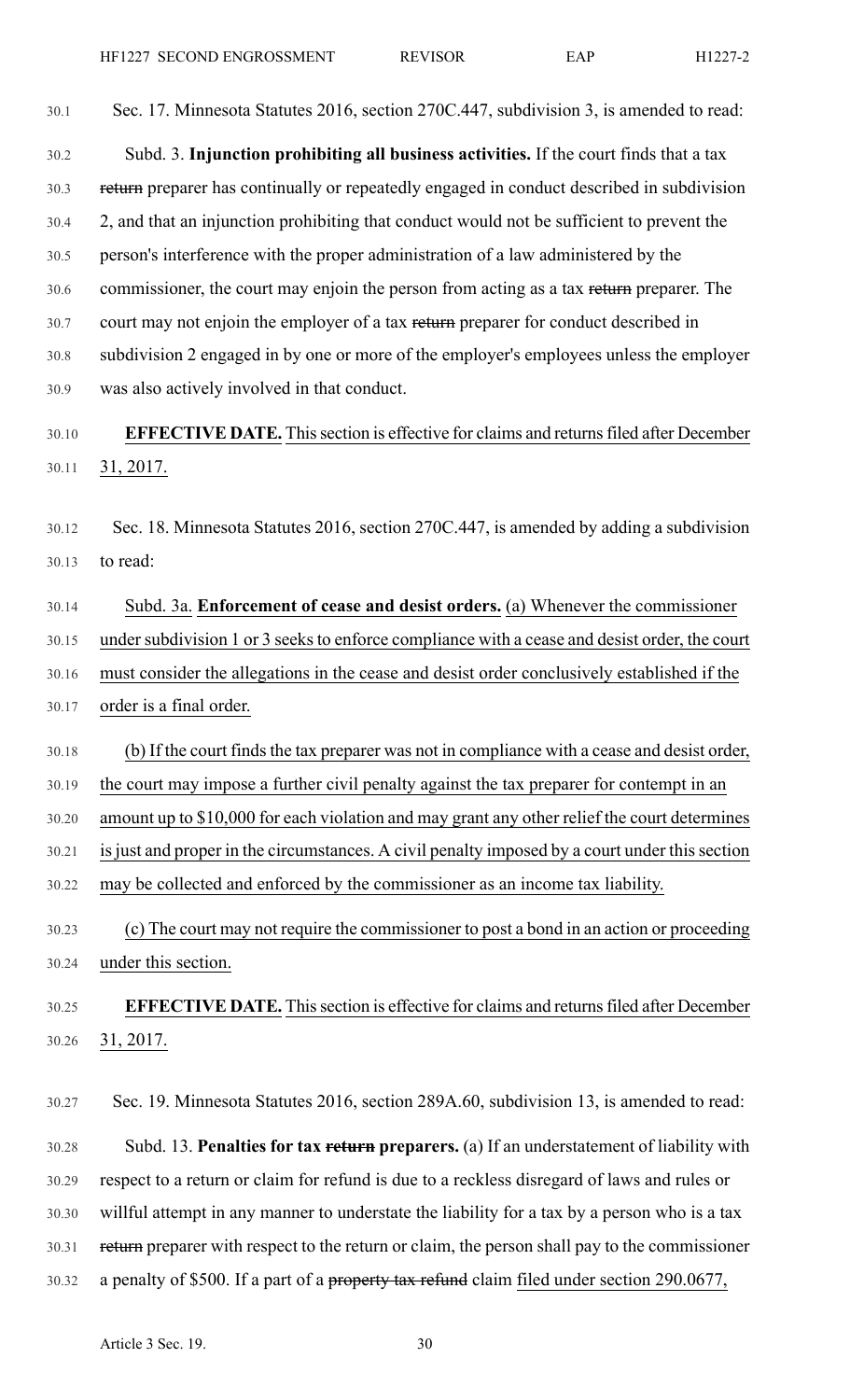31.1 subdivision 1, or chapter 290A is excessive due to a reckless disregard or willful attempt 31.2 in any manner to overstate the claim for relief allowed under chapter 290A by a person who 31.3 is a tax refund or return preparer, the person tax preparer shall pay to the commissioner a 31.4 penalty of \$500 with respect to the claim. These penalties may not be assessed against the 31.5 employer of a tax return preparer unless the employer was actively involved in the reckless 31.6 disregard or willful attempt to understate the liability for a tax or to overstate the claim for 31.7 refund. These penalties are income tax liabilities and may be assessed at any time as provided 31.8 in section 289A.38, subdivision 5.

31.9 (b) A civil action in the name of the state of Minnesota may be commenced to enjoin 31.10 any person who is a tax return preparer doing business in this state as provided in section 31.11 270C.447.

31.12 (c) The commissioner may terminate or suspend a tax preparer's authority to transmit 31.13 returns electronically to the state, if the commissioner determines that the tax preparer has 31.14 engaged in a pattern and practice of conduct in violation of paragraph (a) of this subdivision 31.15 or has been convicted under section 289A.63.

31.16 (d) For purposes of this subdivision, the term "understatement of liability" means an 31.17 understatement of the net amount payable with respect to a tax imposed by state tax law, 31.18 or an overstatement of the net amount creditable or refundable with respect to a tax. The 31.19 determination of whether or not there is an understatement of liability must be made without 31.20 regard to any administrative or judicial action involving the taxpayer. For purposes of this 31.21 subdivision, the amount determined for underpayment of estimated tax under either section 31.22 289A.25 or 289A.26 is not considered an understatement of liability.

31.23 (e) For purposes of this subdivision, the term "overstatement of claim" means an 31.24 overstatement of the net amount refundable with respect to a claim for property tax relief 31.25 provided by filed under section 290.0677, subdivision 1, or chapter 290A. The determination 31.26 of whether or not there is an overstatement of a claim must be made without regard to 31.27 administrative or judicial action involving the claimant.

31.28 (f) For purposes of this section, the term "tax refund or return preparer" means an 31.29 individual who prepares for compensation, or who employs one or more individuals to 31.30 prepare for compensation, a return of tax, or a claim for refund of tax. The preparation of 31.31 a substantial part of a return or claim for refund is treated as if it were the preparation of 31.32 the entire return or claim for refund. An individual is not considered a tax return preparer 31.33 merely because the individual:

31.34 (1) gives typing, reproducing, or other mechanical assistance;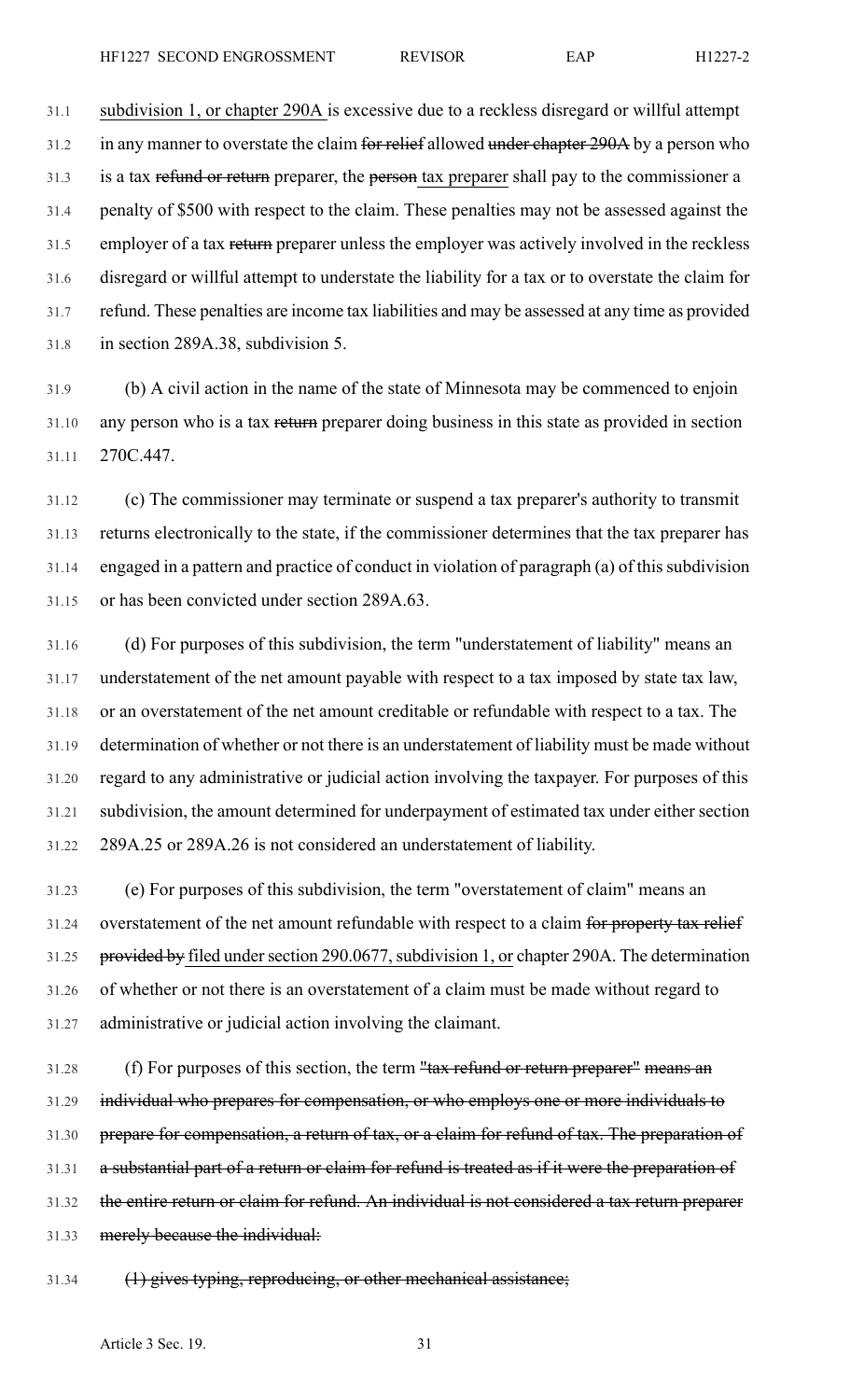32.1 (2) prepares a return or claim for refund of the employer, or an officer or employee of 32.2 the employer, by whom the individual is regularly and continuously employed; 32.3 (3) prepares a return or claim for refund of any person as a fiduciary for that person; or 32.4 (4) prepares a claim for refund for a taxpayer in response to a tax order issued to the 32.5 tax payer. "tax preparer" or "preparer" has the meaning given in section 270C.445, subdivision 32.6 2, paragraph (h). 32.7 **EFFECTIVE DATE.** Thissection is effective for claims and returnsfiled after December 32.8 31, 2017. 32.9 Sec. 20. Minnesota Statutes 2016, section 289A.60, subdivision 28, is amended to read: 32.10 Subd. 28. **Preparer identification number.** Any Minnesota individual income tax return 32.11 or claim for refund prepared by a "tax refund or return preparer" as defined in subdivision  $32.12$  13, paragraph (f), shall bear the identification number the preparer is required to use federally 32.13 under section  $6109(a)(4)$  of the Internal Revenue Code. (a) Each of the following that is 32.14 prepared by a tax preparer must include the tax preparer's tax identification number:  $32.15$  (1) a tax return required to be filed under this chapter; 32.16 (2) a claim filed under section 290.0677, subdivision 1, or chapter 290A; and 32.17 (3) a claim for refund of an overpayment. 32.18 (b) A tax preparer is not required to include their preparer tax identification number on 32.19 a filing if the number is not required in the forms or filing requirements provided by the 32.20 commissioner. 32.21 (c) A tax refund or return preparer who prepares a Minnesota individual income tax 32.22 return or claim for refund and fails to include the required preparer tax identification number 32.23 on the return or claim as required by this section is subject to a penalty of \$50 for each 32.24 failure. 32.25 (d) A tax preparer who fails to include the preparer tax identification number as required 32.26 by this section, and who is required to have a valid preparer tax identification number issued 32.27 under section 6109(a)(4) of the Internal Revenue Code, but does not have one, is subject to 32.28 a \$500 penalty for each failure. A tax preparer subject to the penalty in this paragraph is 32.29 not subject to the penalty in paragraph (c). 32.30 (e) For the purposes of this subdivision, "tax preparer" has the meaning given in section 32.31 270C.445, subdivision 2, paragraph (h), and "preparer tax identification number" means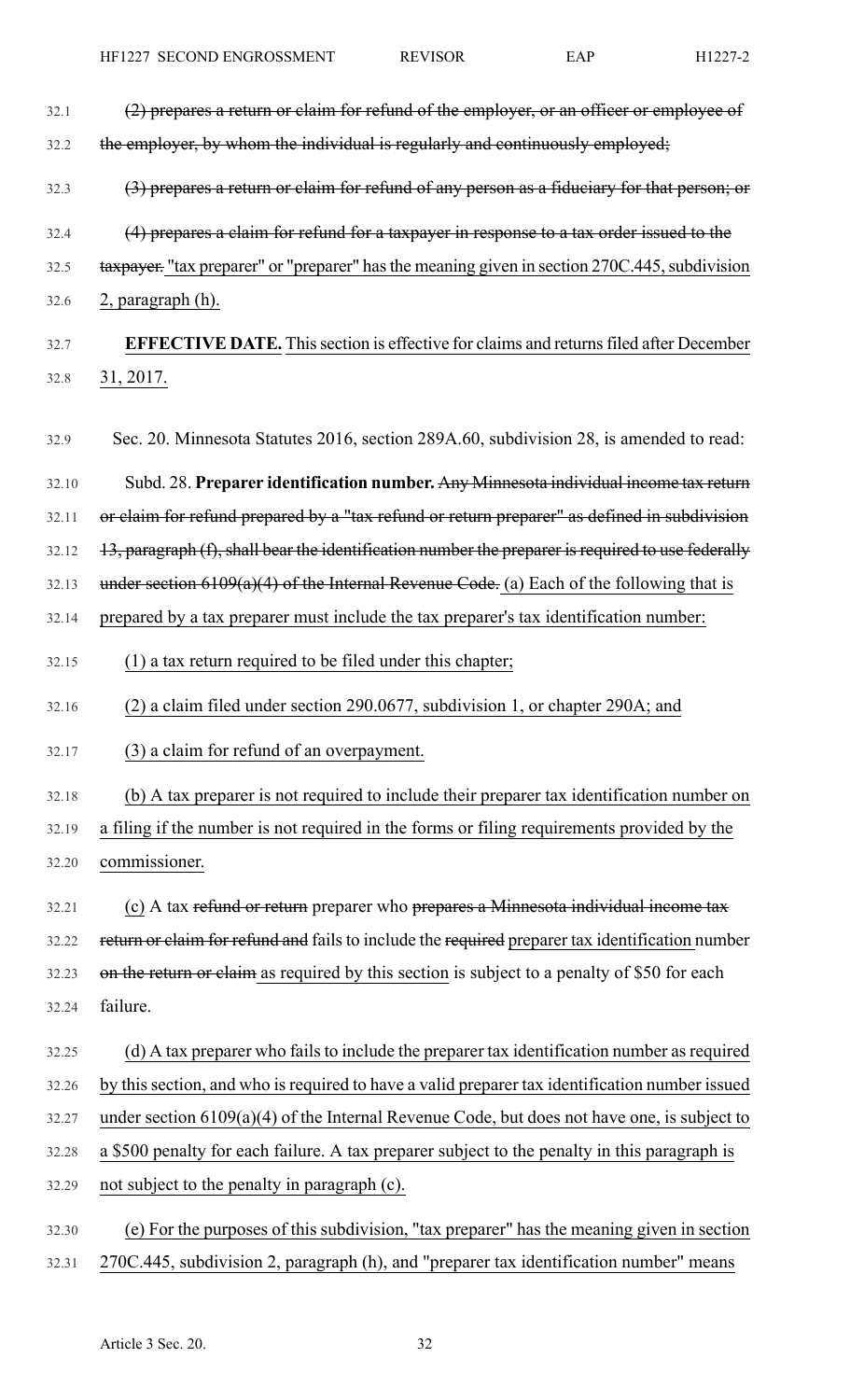| 33.1  | the number the tax preparer is required to use federally under section $6109(a)(4)$ of the   |                                                                                              |  |  |  |
|-------|----------------------------------------------------------------------------------------------|----------------------------------------------------------------------------------------------|--|--|--|
| 33.2  | Internal Revenue Code.                                                                       |                                                                                              |  |  |  |
| 33.3  |                                                                                              | <b>EFFECTIVE DATE.</b> This section is effective for claims and returns filed after December |  |  |  |
| 33.4  | 31, 2017.                                                                                    |                                                                                              |  |  |  |
|       |                                                                                              |                                                                                              |  |  |  |
| 33.5  | Sec. 21. REVISOR'S INSTRUCTION.                                                              |                                                                                              |  |  |  |
| 33.6  |                                                                                              | (a) The revisor of statutes shall renumber the provisions of Minnesota Statutes listed in    |  |  |  |
| 33.7  | column A to the references listed in column B.                                               |                                                                                              |  |  |  |
| 33.8  | Column A                                                                                     | Column B                                                                                     |  |  |  |
| 33.9  | 270C.445, subdivision 3a                                                                     | 270C.4451, subdivision 1                                                                     |  |  |  |
| 33.10 | 270C.445, subdivision 4                                                                      | 270C.4451, subdivision 2                                                                     |  |  |  |
| 33.11 | 270C.445, subdivision 4a                                                                     | $270C.4451$ , subdivision 3                                                                  |  |  |  |
| 33.12 | 270C.445, subdivision 4b                                                                     | 270C.4451, subdivision 4                                                                     |  |  |  |
| 33.13 | 270C.445, subdivision 5b                                                                     | $270C.4451$ , subdivision 5                                                                  |  |  |  |
| 33.14 |                                                                                              | (b) The revisor shall make necessary cross-reference changes in Minnesota Statutes and       |  |  |  |
| 33.15 | Minnesota Rules consistent with the renumbering of Minnesota Statutes, section 270C.445,     |                                                                                              |  |  |  |
| 33.16 | subdivisions $3a$ , $4$ , $4a$ , $4b$ , and $5b$ .                                           |                                                                                              |  |  |  |
| 33.17 | (c) The revisor shall publish the statutory derivations of the laws renumbered in this act   |                                                                                              |  |  |  |
| 33.18 | in Laws of Minnesota and report the derivations in Minnesota Statutes.                       |                                                                                              |  |  |  |
| 33.19 |                                                                                              | (d) If Minnesota Statutes, section 270C.445, subdivisions 3a, 4, 4a, 4b, and 5b, are further |  |  |  |
| 33.20 | amended in the 2017 legislative session, the revisor shall codify the amendments in a manner |                                                                                              |  |  |  |
| 33.21 | consistent with this act. The revisor may make necessary changes to sentence structure to    |                                                                                              |  |  |  |
| 33.22 | preserve the meaning of the text.                                                            |                                                                                              |  |  |  |
| 33.23 | <b>EFFECTIVE DATE.</b> This section is effective the day following final enactment.          |                                                                                              |  |  |  |
|       |                                                                                              |                                                                                              |  |  |  |
| 33.24 | Sec. 22. REPEALER.                                                                           |                                                                                              |  |  |  |
| 33.25 |                                                                                              | Minnesota Statutes 2016, sections 270C.445, subdivision 1; and 270C.447, subdivision         |  |  |  |
| 33.26 | 4, are repealed.                                                                             |                                                                                              |  |  |  |
| 33.27 |                                                                                              | <b>EFFECTIVE DATE.</b> This section is effective for claims and returns filed after December |  |  |  |
| 33.28 | 31, 2017.                                                                                    |                                                                                              |  |  |  |

HF1227 SECOND ENGROSSMENT REVISOR EAP H1227-2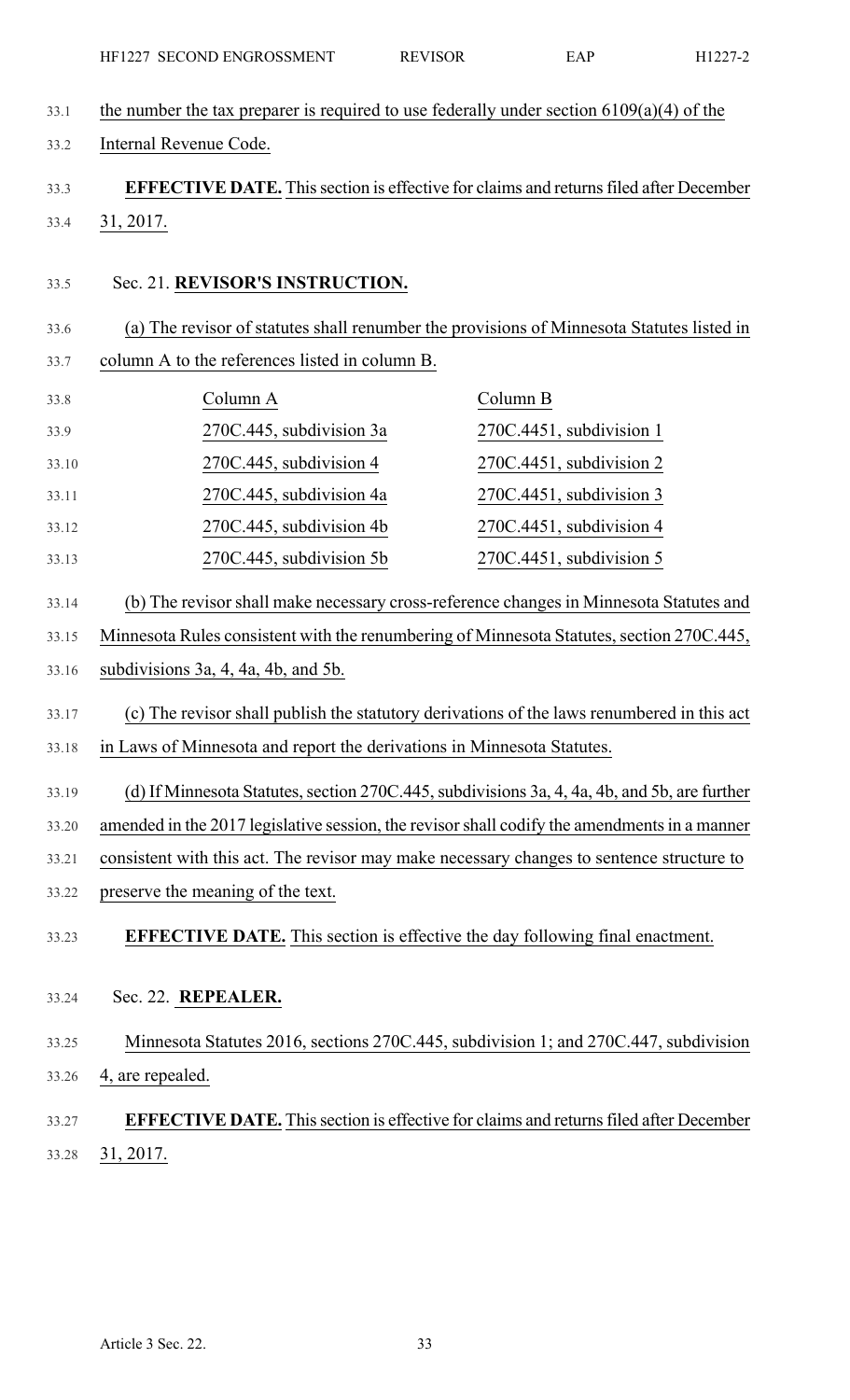| 34.1  | <b>ARTICLE 4</b>                                                                            |
|-------|---------------------------------------------------------------------------------------------|
| 34.2  | <b>TAX INCREMENT FINANCING</b>                                                              |
| 34.3  | Section 1. SOUTH ST. PAUL ECONOMIC DEVELOPMENT AUTHORITY;                                   |
| 34.4  | <b>EXTENSION OF TIME TO ADOPT INTERFUND LOAN RESOLUTION.</b>                                |
| 34.5  | Notwithstanding Minnesota Statutes, section 469.178, subdivision 7, the governing body      |
| 34.6  | of the South St. Paul Economic Development Authority, successor to the Housing and          |
| 34.7  | Redevelopment Authority in and for the city of South St. Paul, may retroactively approve    |
| 34.8  | a previously established interfund loan for the 4th Avenue Village Tax Increment District   |
| 34.9  | in the city of South St. Paul if the governing body adopts a resolution approving that loan |
| 34.10 | by August 1, 2017, and if the requirements of Minnesota Statutes, section 469.178,          |
| 34.11 | subdivision 7, are otherwise complied with, the interfund loan authorization is deemed to   |
| 34.12 | satisfy Minnesota Statutes, section 469.178, subdivision 7.                                 |
| 34.13 | <b>EFFECTIVE DATE.</b> This section is effective without local approval under Minnesota     |

34.14 Statutes, section 645.023, subdivision 1, paragraph (a), on the day following final enactment.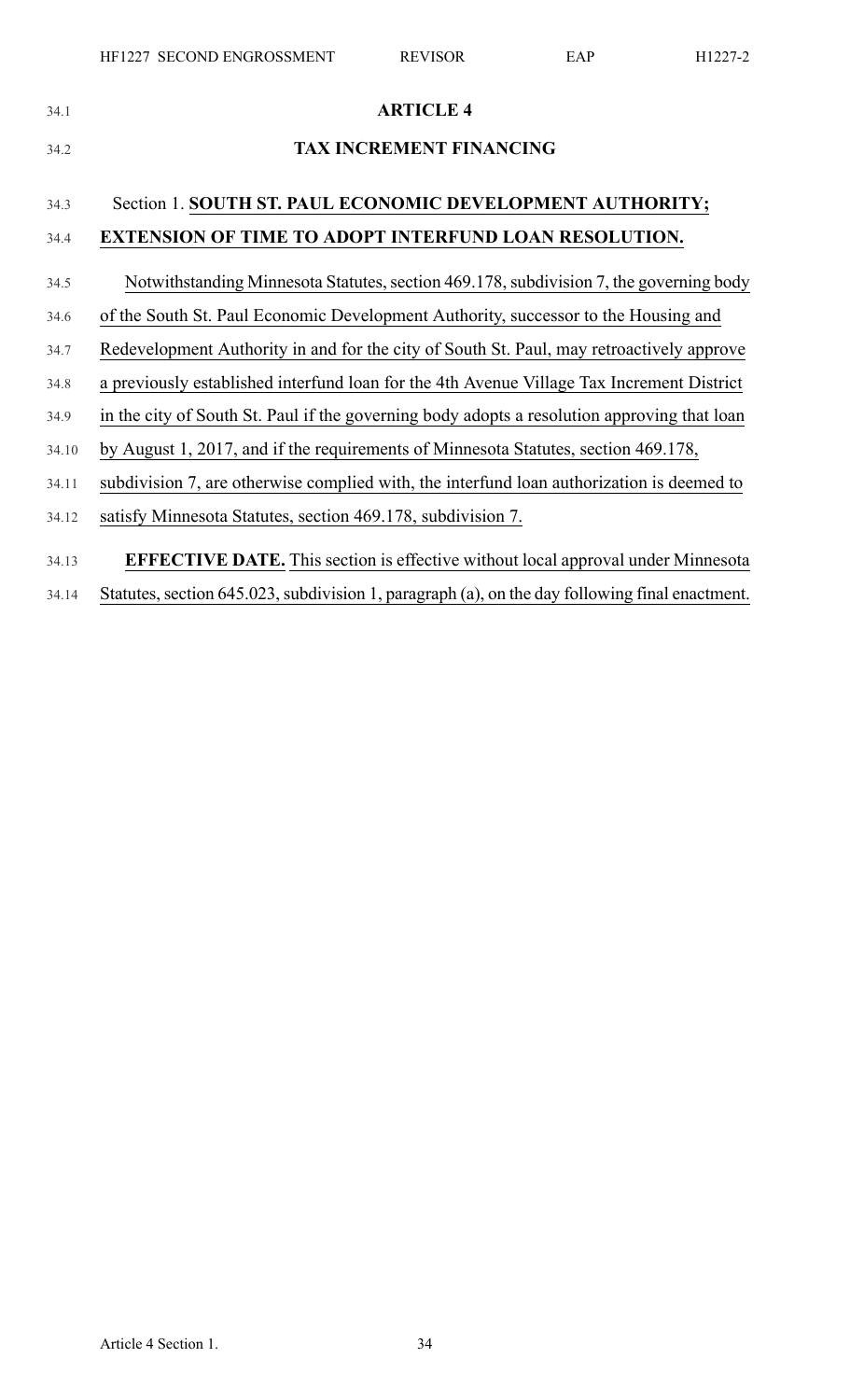#### APPENDIX Article locations in H1227-2

| DEPARTMENT OF REVENUE PROPERTY TAX AND LOCAL     |  |
|--------------------------------------------------|--|
| DEPARTMENT OF REVENUE SALES AND USE, AND SPECIAL |  |
| DEPARTMENT OF REVENUE PAID PREPARER POLICY       |  |
|                                                  |  |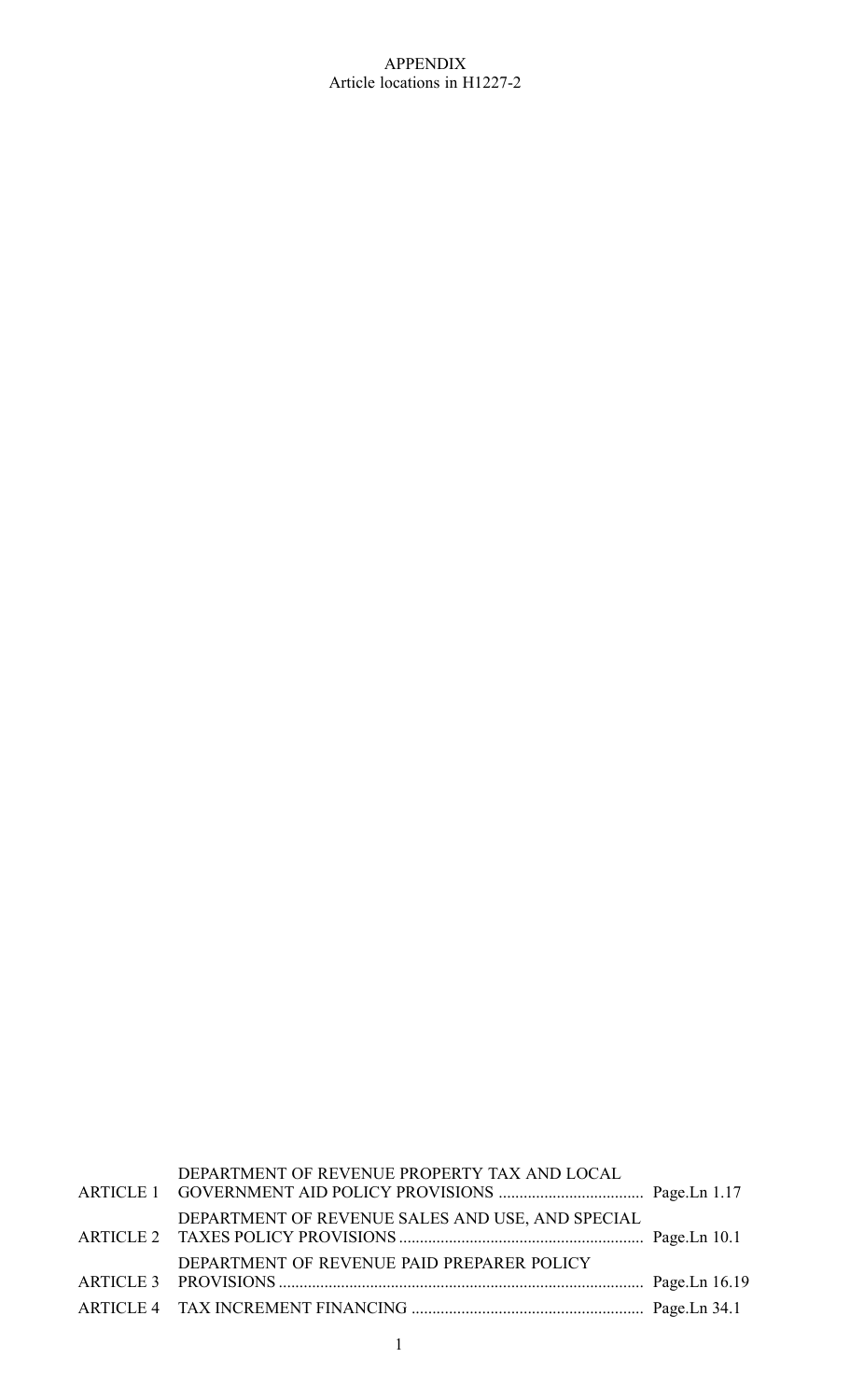#### APPENDIX Repealed Minnesota Statutes: H1227-2

#### **270.074 VALUATION OF FLIGHT PROPERTY; METHODS OF APPORTIONMENT; RATIO OF TAX.**

Subd. 2. **Other apportionment methods.** The method prescribed by subdivision 1 shall be presumed to determine fairly and correctly the value of the flight property of an airline allocable to this state. Any airline aggrieved by the valuation of the flight property or the application to its case of the apportionment methods prescribed by subdivision 1, may petition the commissioner for determination of the valuation or the apportionment thereof to this state by the use of some other method. Thereupon, if the commissioner finds that the application of the methods prescribed by subdivision 1 will be unjust to the airline, the commissioner may allow the use of the methods so petitioned for by the airline, or may determine the valuation or apportionment thereof by other methods if satisfied that such other methods will fairly reflect such valuation or apportionment thereof.

#### **270C.445 TAX PREPARATION SERVICES.**

Subdivision 1. **Scope.** This section applies to <sup>a</sup> person who provides tax preparation services, except:

(1) <sup>a</sup> person who provides tax preparation services for fewer than ten clients in <sup>a</sup> calendar year;

(2) <sup>a</sup> person who provides tax preparation services only to immediate family members. For the purposes of this section, "immediate family members" means <sup>a</sup> spouse, parent, grandparent, child, or sibling;

(3) an employee who prepares <sup>a</sup> tax return for an employer's business;

(4) any fiduciary, or the regular employees of <sup>a</sup> fiduciary, while acting on behalf of the fiduciary estate, testator, trustor, grantor, or beneficiaries of them; and

(5) nonprofit organizations providing tax preparation services under the Internal Revenue Service Volunteer Income Tax Assistance Program or Tax Counseling for the Elderly Program.

#### **270C.447 LEGAL ACTION TO ENJOIN TAX RETURN PREPARER.**

Subd. 4. **Tax return preparer.** For purposes of this section, the term "tax return preparer" means an individual who prepares for compensation, or who employs one or more individuals to prepare for compensation, <sup>a</sup> return of tax or <sup>a</sup> claim for refund of tax. The preparation of <sup>a</sup> substantial par<sup>t</sup> of <sup>a</sup> return or claim for refund is treated as if it were the preparation of the entire return or claim for refund. An individual is not considered <sup>a</sup> tax return preparer merely because the individual:

(1) gives typing, reproducing, or other mechanical assistance;

(2) prepares <sup>a</sup> return or claim for refund of the employer, or an officer or employee of the employer, by whom the individual is regularly and continuously employed;

(3) prepares <sup>a</sup> return or claim for refund of any person as <sup>a</sup> fiduciary for that person; or

(4) prepares <sup>a</sup> claim for refund for <sup>a</sup> taxpayer in response to <sup>a</sup> tax order issued to the taxpayer.